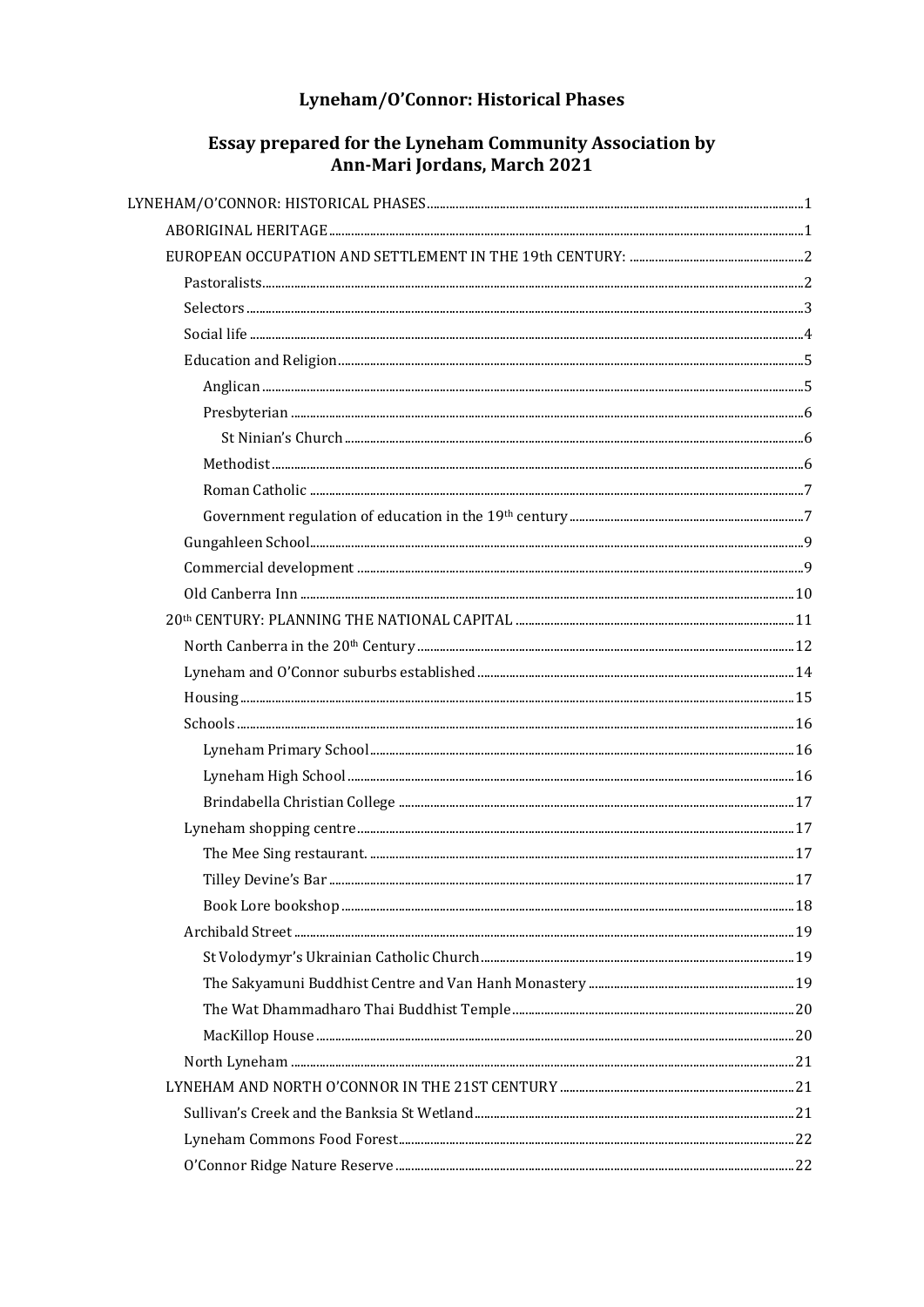## **LYNEHAM/O'CONNOR: HISTORICAL PHASES**

#### <span id="page-1-1"></span><span id="page-1-0"></span>**ABORIGINAL HERITAGE**

Archaeological evidence suggests that Aboriginal people have been living in the Monaro region for over 20,00 years. The Ginninderra district has been the home of Aboriginal people of the Ngunnawal tribe for at least  $21,00$  years<sup>1</sup> they continue to manage the landscape and maintain their connection to the land to the present day. Walgalu and Ngambri lands adjoined those of the Ngunnawal and evidently extended over parts of what became the Federal Capital Territory. Generally, the Ngunnawal kept to small family groupings but even after European occupation of their lands gatherings of five hundred or more were observed assembling for ceremonial activities. Generations of Aboriginal people have cared for Country, and have been sustained, physically and spiritually through their relationship with the land, waterways and cosmology.

Traditional Custodians have actively managed the landscape through activities such as cultural burning and selectively cultivating certain plants, which created the landscapes first seen by explorers and pastoral settlers. Traditionally, the local Ngunnawal people shared knowledge for Caring for County. Today, this cultural knowledge continues to be passed down to younger generations and has a role to play in the management of ACT reserves. Aboriginal community organisations and the Murrumbung Ranger Program work with the ACT Parks and Conservation Service run cultural activities to educate the wider community about the cultural landscapes, heritage values and conservation values.<sup>2</sup>

The O'Connor Ridge Nature Reserve protects four known Aboriginal heritage sites. They include stone artefacts that constitute an enduring record of Aboriginal technology and settlement patterns. These artefacts occur individually and in small scatters on the surface. Three of these sites were identified by archaeologists and it is likely that other, as yet unrecorded, sites also occur. All Aboriginal places and objects in the ACT are protected under the *Heritage Act 2004* and must not be disturbed.<sup>3</sup>

It is possible most of the low points of the O'Connor Ridge formed part of a pathway used for thousands of years by Aboriginal and later European travellers, to make their way between the Canberra and Ginninderra valleys. First referred to in the 1830s and now known as the Old Weetangera Road, it is one of the oldest roads in the Canberra region. In 1859, thousands of hopeful miners travelled on it to the Kiandra goldfields and it was formalised into a road in the 1860s. The Old Weetangera Road Trail, used today by walkers and cyclists, follows remnants of the road from O'Connor to the Murrumbidgee River. Europeans brought diseases to the area such as measles, tuberculosis and influenza and

19.http://www.friendsofblackmountain.org.au/SymposiumPapers

- <sup>2</sup> 10 Greg Wood, *The Community That Was,* ACT Government, 2009.p. 10; https://www.environment.act.gov.au/ACT-parks-conservation/healthycountry/murumbung-ranger-progam
- <sup>3</sup> ACT Heritage Council, entry to the ACT Heritage Register (Heritage Act 2004) 20130. Aboriginal Places –Bruce and O'Connor Ridges. Navin Officer Heritage Consultants, [https://www.nohc.com.au/team/,](https://www.nohc.com.au/team/) Lyall L Gillespie, *Ginninderra*

*Forerunner to Canberra* , The Wizard Canberra Local History Series, 1992, p.p.1-4.

<sup>1</sup>Mark Butz, The Canberry Ranges, Black Hill, Black Mountain, 'the Golden Hill' and beyond, Black Mountain Symposium 2018 Background Paper No.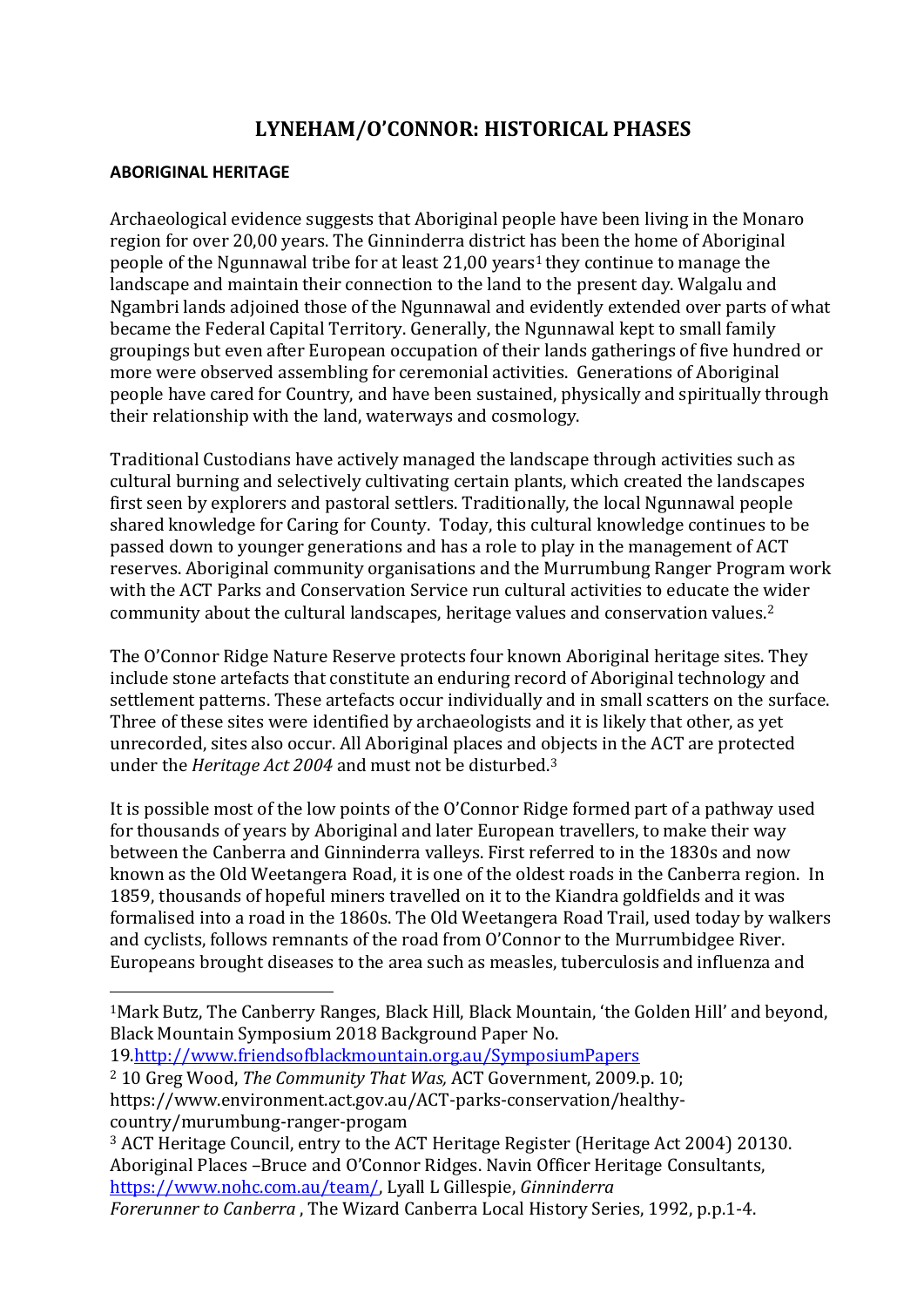possibly also smallpox that were often fatal to its Aboriginal inhabitants. Grazing, fencing of land and water sources and the indiscriminate destruction of native fauna and flora greatly reduced access to hunting lands and traditional food sources, causing the population of Aboriginal people to decline significantly over the century.<sup>4</sup>

#### <span id="page-2-0"></span>**EUROPEAN OCCUPATION AND SETTLEMENT IN THE 19TH CENTURY:**

## <span id="page-2-1"></span>**Pastoralists**

The first wave of European pastoral expansion into Ngunnawal lands began in the Ginninderra district in 1826 when George Thomas Palmer became the district's first European landowner, the year after his uncle, Robert Campbell, received his grant of land further south above the Molonglo River that he named Duntroon. Neither pastoralist lived on their land at that time but employed shepherds to tend to their vast flocks. On his land grant application George Thomas Palmer referred to his property as Ginninderra creek (its Aboriginal name meaning 'sparkling' or 'throwing out little rays of light'). The settlement that developed around Palmer's station soon became known as Ginninderra or Palmerville, and numerous dwellings were built along the Ginninderra Creek, mostly occupied by his employees. The name Ginninderra was adopted officially for the district when a post office was established there in 1859.

Several other non-resident landowners grazed stock in the district but Henry Hall became its first resident landholder in 1836. His property, which he named Charnwood after a forest in Leicestershire, England, abutted the western border of Palmer's Ginninderra Estate. Henry Hall had gained valuable experience working for some years for the Australian Agricultural Company and soon had his property well stocked, mainly with sheep but also a herd of dairy cows and even some angora goats and donkeys. He imported some of the best Arab horses that came to the colony. He employed a number of assigned convicts and had a reputation as a hard master and for his cruel treatment of the local Aboriginal people.

George Thomas Palmer's son, also called George Thomas Palmer, settled on his father's Ginninderra estate in 1844. His manager, William Davis, transformed it into a model estate and one of the most successful properties in the southern districts. In 1850 Davis married Susan Adriana, the younger daughter of George Thomas senior and on his father-in-law's death in 1954 his wife inherited the estate. Her husband William was made one of its three trustees, as married women could not own property in their own name at that time.<sup>5</sup>

John Gillespie settled in Ginninderra in 1843 and became a landowner in 1852. He named his property Horse Park and built his home there the following year. It still remains as the oldest occupied homestead in the district. John is credited with introducing the district's first wagon. In 1854 Thomas Southwell acquired a property he renamed Parkwood and settled there.<sup>6</sup>

To the pastoralists the land was an uninhabited, unsettled or at least uncivilised and it was theirs for the taking. They claimed proprietary ownership of specified land, imported materials and domestic stock and applied European pastoral and agricultural practices. They sought permanence for economic gain and developed supportive village-style

<sup>4</sup> ACT Heritage signs 1, 7; Greg Wood, p. 9.

<sup>5</sup> Gillespie1992, p.p. 9-13.

<sup>6</sup> Gillespie 1992, p. xxxi, p. 4, 8.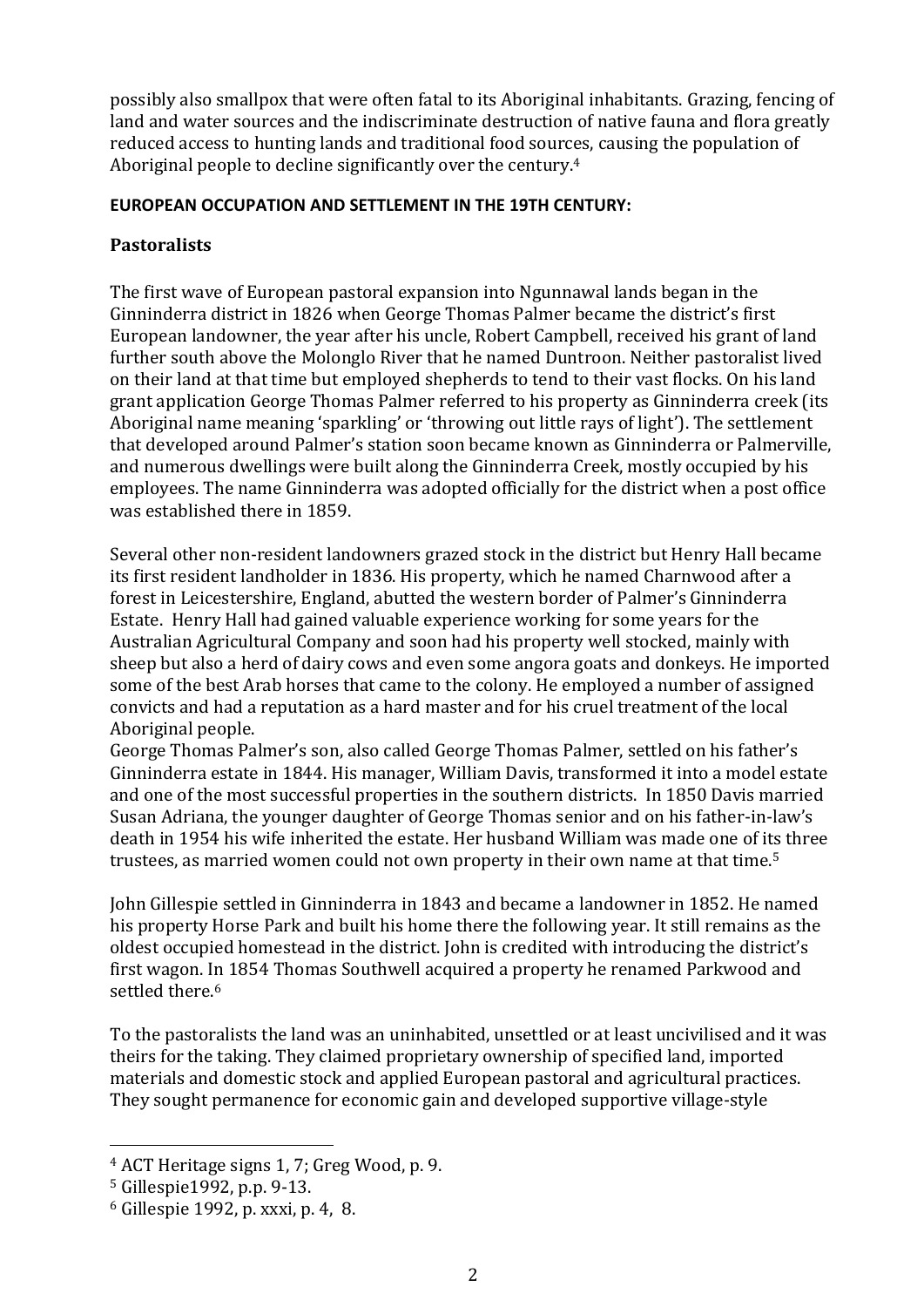communities with increasing population density based on European models. For Aboriginal people this same landscape had been theirs since the beginning of time and was imbued with living meaning and significance. These widely different cultural perspectives placed great pressure on the Aboriginal people and created potential for conflict. <sup>7</sup> Most European accounts of settlement in the Ginninderra region assert that there was little direct conflict in the early days between the pastoralists and the Traditional Owners, but contact was not conflict free. Disputes occurred over the spearing of sheep and cattle and the abduction and abuse of Aboriginal women by shepherds. As their lands became increasingly fenced off and the numbers of native animals shot, poisoned, trapped and denied access to grazing land, some Aboriginal people were forced to seek work in the pastoral and farming communities located on their traditional lands. By the 1850s there was nowhere to practice Aboriginal traditional life such as large inter-tribal meetings and corroborees. Aboriginal workers were valued by the settlers and also as sportsmen and friendships were made. Aboriginal players were considered a considerable asset by the Ginninderra cricket team and William Davis, manager of Palmer's Ginninderra estate, met all their expenses. When, during the 1861-62 cricket season the Duntroon cricket team objected to playing against the 'common blackfellows' in the Ginninderra team, such as Johnny Taylor, their fellow team members protested.<sup>8</sup>

## <span id="page-3-0"></span>**Selectors**

Two major legislative changes, the *Crown Lands Alienation Act 1861 and the Crown Lands Occupation Act 1861,* known as the *Robertson Land Act,* allowed people to select small holdings within Crown land. The release of these Crown lands coincided with a peak in immigration, particularly from Ireland, and the decline of the gold rushes. It brought a new wave of small landowners into the district, enabled closer settlement and some shift from pastoral to agricultural land use, but did not affect the holders of large grant and freehold owners The 1848 regulations had permitted large areas of Crown lands to be leased prior to survey for 14 years under fairly generous conditions. By 1861, these grantees , including squatters, had secured the best land along the waterways and only the hilly and timbered country in the district, generally with poor soil, was available for selection under the new Land Act.

The *Robertson Land Act of 1861* offered fee selection before survey on crown lands and expired leases. It allowed for a freehold homestead block of 640 acres (259 hectares) to be held on conditional purpose or freehold. The carving of the landscape into small blocks was unwise as it did not take into account the condition of the land allocated. Some were on timbered blocks with no access to reliable water and also created tensions between the different classes of landowners . When taken to court disputes were usually settled in favour of the large landholder.

The earliest selectors came to Ginninderra between 1862 and 1865. One of the first was twenty-year old Richard Shumack who, with his uncle Peter, selected 14 acres (5.6 hectares) on which he built his home, a slab cottage that he called Toll Dale. Richard's house stood where the O'Connor tennis courts now are and his farm dam became today's Brigalow Street wetlands.

<sup>7</sup>Mark Butz, p. 383.

<sup>8</sup> Gillespie 1992, p.p. 9-13, 37-38; Lyall Gilllespie, *Canberra 1820-1913*, AGPS Canberra 1991, p.p. 10-11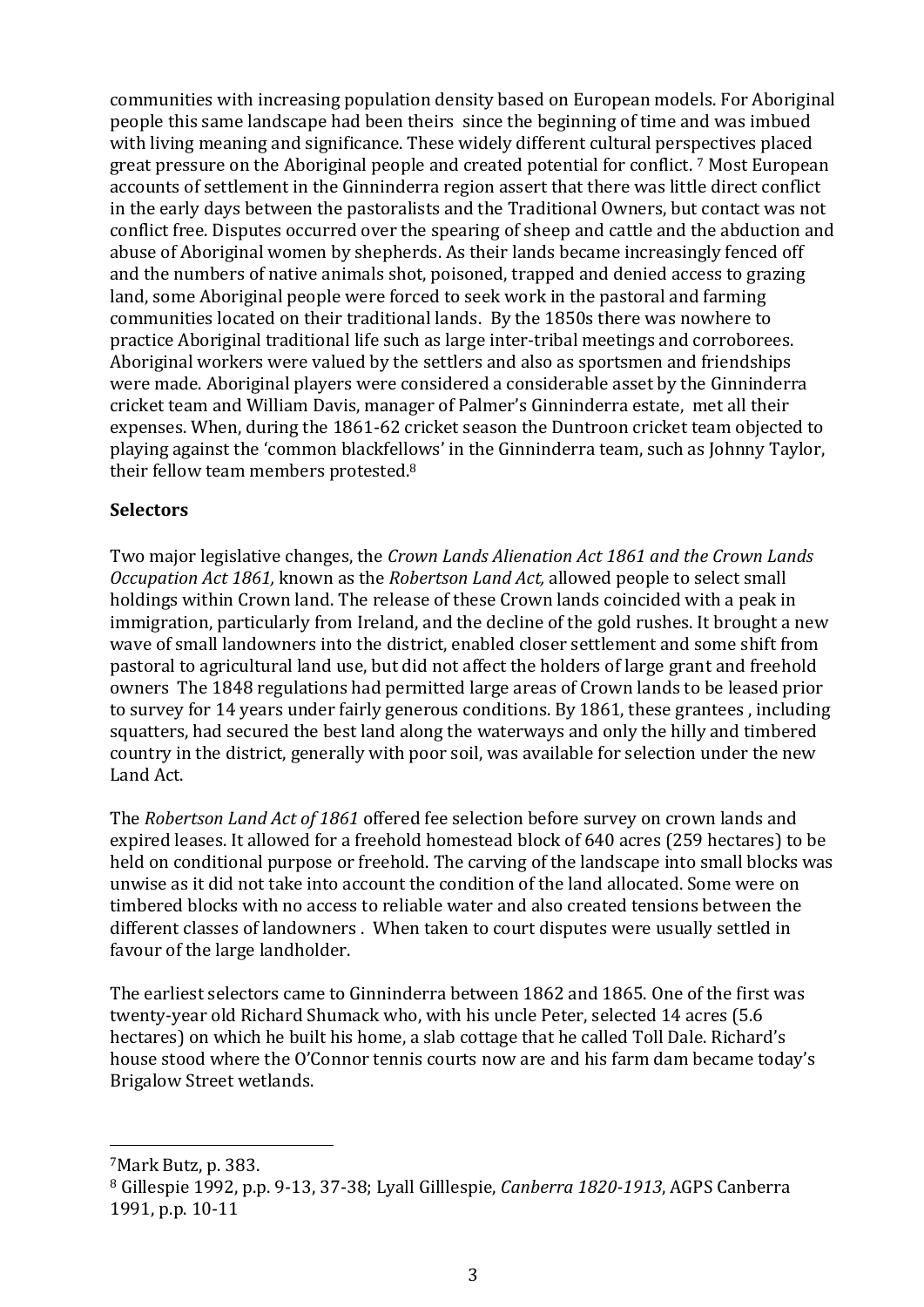Richard's brother, Peter Jnr, bought an adjacent block on 10 July 1863, which he called Fern Hill and where he lived with his wife Betsy, the daughter of Ginninderra's first blacksmith, James Thompson Hatch, until George Southwell acquired it in 1875.

Peter Jnr and Betsy's uncle, Peter Shumack Snr, and his wife Mary lived in Hawthorne Cottage with a garden and orchard close to Sullivans Creek in what is now Lyneham tennis centre and sporting grounds.

Richard and Peter's brother Joseph and his wife Bridget converted their home on the Queanbeyan/Yass road into an inn in 1876. It became a regular stop for the mail coach and a popular venue for meetings and sporting events such as horse racing, cricket, tennis and ploughing matches. It is still operating as the Old Canberra Inn.

Women also could select land on their own behalf like Annie Gabbett, the wife of James Gabbett of Ginninderra (d.1901) and mother of Robert Leslie and Albert Gabbett. Others, like Henry Gozzard's wife who lived at Aston near today's suburb of Throsby, selected land on behalf of their husbands to circumvent the size restrictions placed on selectors. <sup>9</sup>

A flood of new selectors came in 1870 and 1871, and by 1883 there was little unoccupied land in the district. Aboriginal people during the same period found that their lives became even more difficult with the establishment in 1883 of the New South Wales Board for the Protection of Aborigines and many were displaced to missions in Yass and elsewhere.

Many of those who took up small areas, particularly with poorer soil, found it very difficult to make a living. Selectors' land was often heavily timbered and they had to sink wells to provide their homes with water. Often the whole family would assist with the hard outdoor work, particularly when their menfolk engaged in seasonal work, such as ploughing, harvesting and shearing on the pastoralists' larger properties. The selectors' homes were mainly solid slab structures that survived well into the twentieth century. They split the local timber such as Yellow Box (*Eucalyptus melliodora*), Red Stringybark (*Eucalyptus macrorhyncha*) and Blakelys' Red Gum (*Eucalyptus blakeli*) into slabs to build their homes and post and rail fencing, and used bark as roofing material until they could afford corrugated iron (first used in Australia in 1839). The Old Canberra Inn is an example of this kind of building.

## <span id="page-4-0"></span>**Social life**

Life for the district's European settlers was generally isolated, especially for the few women who had settled in the area before the late 1830s. As more landholders came to the district during the 1840s opportunities to socialise were created at church, sporting events and by visits to each other's houses where they shared meals and enjoyed conversation and music.<sup>10</sup>

William Davis of the Ginninderra estate was a keen sportsman. He organised shooting and cricket matches often followed by evening entertainment with fireworks, supper and dancing that attracted large crowds dressed in their finery. He celebrated the Queen's

<sup>9</sup> Gillespie 1992, p.p. 15-18; ACT Administration, Office of City Management. Central Heritage Study, 23.3.1988; Death notice of James Gabbett.

http://members.webone.com.au/~sgrieves/deaths\_yass\_courier.htm <sup>10</sup> Gillespie 1991, p.p. 53-54.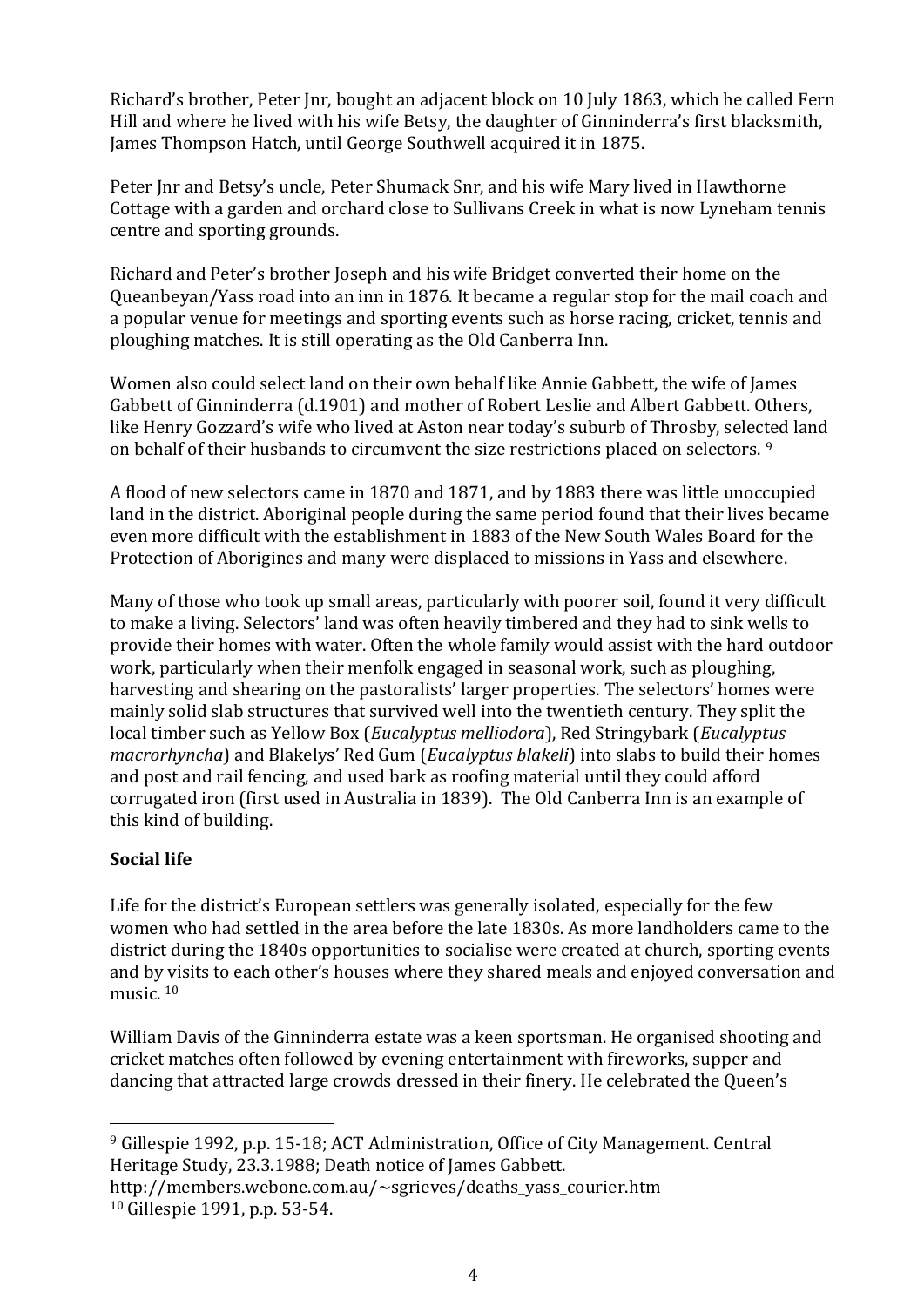birthday each year in fine style and in 1863 held a grand celebration in his woolshed to celebrate the marriage of Queen Victoria's son Edward Prince of Wales. Shortly afterwards he hosted a subscription ball to raise funds for the Queanbeyan District Hospital. He also encouraged his employees to participate in these activities. Traveling theatrical shows were occasionally performed in the Ginninderra village and by 1870 Ginninderra was included in the itinerary of Burton's Circus. A family tragedy put an end to the Estate's festivities in 1877 when William Davis's nephew, Ernest Palmer was killed in a horse jumping accident. Grief stricken by the loss of the young man he regarded as a son, Davis sold all his horses and disposed of his Ginninderra and Gungahlin properties to Edward Kendall Crace. <sup>11</sup>

#### <span id="page-5-0"></span>**Education and Religion**

The construction of churches and schools in the Ginninderra district during the 19th century reflected the cultural diversity of the European population, most of which had their cultural roots in either England, Scotland or Ireland.

## <span id="page-5-1"></span>*Anglican*

The first school in what is now the Australian Capital Territory was established on George Thomas Palmer's property in 1844. It was recognised as a Church of England denominational school and, until 1848, was funded both by Palmer and the government through the Denominational School Board. During its first four years of operation it had between 17 and 26 pupils. This would have the closest school for children living in the Lyneham/O'Connor area at this time.

After its government funding was withdrawn in 1849, the school at Palmerville and its first teacher, Hugh McPhee, moved in 1859 to a cottage that William Davis had fitted out with 'every requisite for a good school' on the Ginninderra estate. It relocated to the site of the new Anglican church, a neat slab structure named St Paul's Ginninderra at The Glebe(in today's suburb of Evatt), in 1861. Previously the Anglican Community of Ginninderra had had to travel to the Church of St John the Baptist in Canberra (in present day Reid).

Many children had difficulty getting to school as their parents often required them to work on the family farm and poor and often flooded roads and creeks prevented them from getting there. Hugh McPhee, frustrated by the low attendance numbers, threatened to leave but in 1870 several community leaders, including Richard Shumack and William Davis, successfully recommended the establishment of a provisional school funded by the local school board. McPhee remained as an itinerant teacher, working at several half-time schools in the region. St Paul' church at The Glebe was not used after 1900 and quickly deteriorated. Even its adjoining cemetery has been obliterated.

Anglican services were then held in the Old Farmers' Union hall at Ginninderra until All Angels Anglican Church opened at Hall in 1948 <sup>12</sup>

<sup>11</sup> Gillespie 1992, p.p.25-27. 30-31, 218

<sup>12</sup> Gillespie 1992, p.p. 57-58, 66.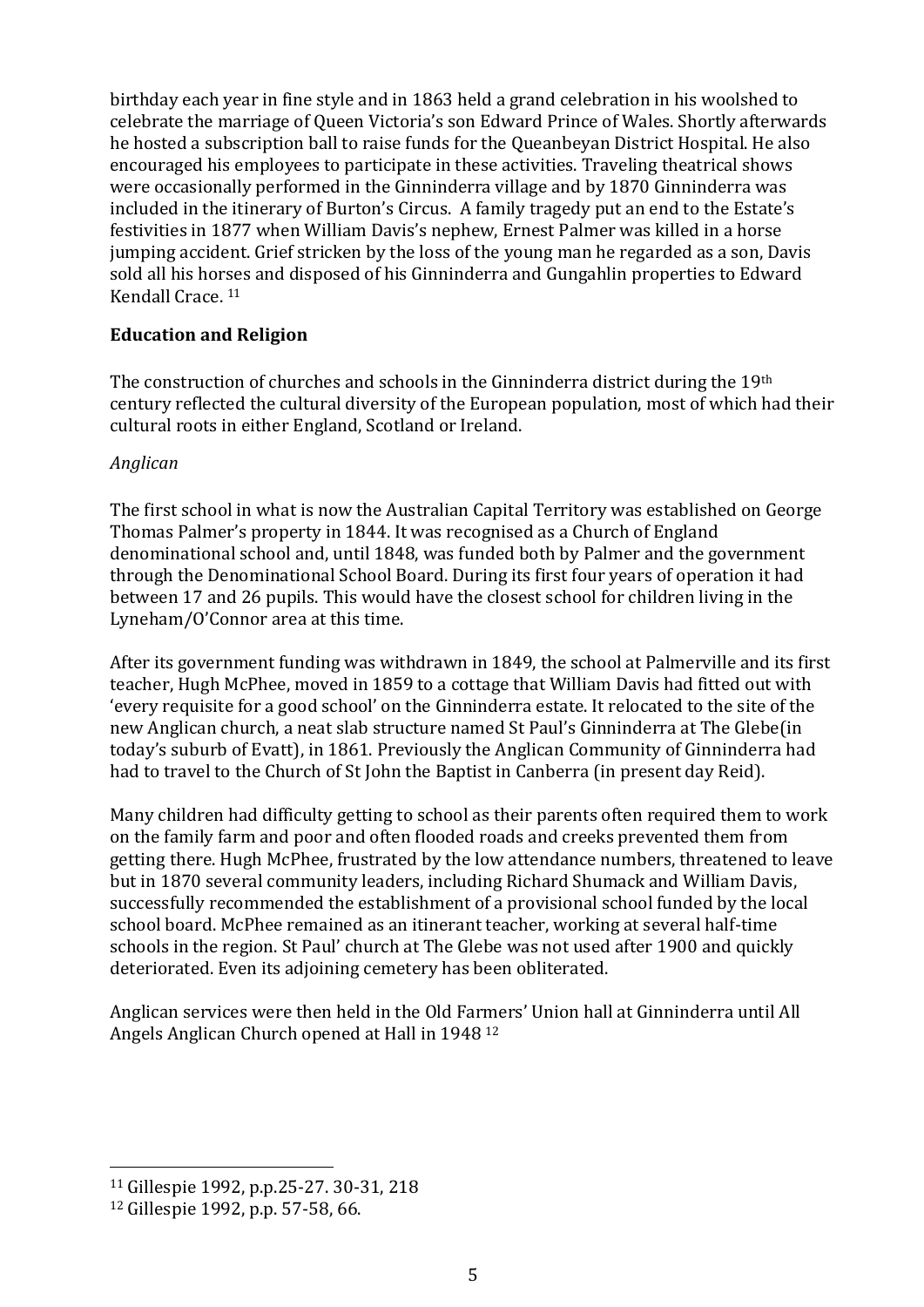#### <span id="page-6-0"></span>*Presbyterian*

The large local Scottish community had first attended services conducted by the Reverend William Hamilton in 1838, then subsequently by other visiting clergymen in the schoolhouse attached to St John's Anglican Church in Canberra (in present day Reid).

## <span id="page-6-1"></span>St Ninian's Church

The Presbyterian congregation finally acquired its own church in 1863. For many of them this small slab and bark church was both a symbol of their rejection of the type of class structured society they had left behind in Scotland, and of the new world they were creating in Australia – a world of democracy, independence and egalitarianism where men and women worked their own land for their own gain. It was built by the Kinlyside family, who had lived in the district since Thomas Kinlyside senior arrived from Scotland in 1835 and built a slab and bark hut on land he selected at Round Hill which he called Triangle Farm. Prominent members of the local community funded the building of the church on land donated by Pemberton Campbell Palmer on the Old Yass Road at the fringe of the Ginninderra district. It was replaced by a rectangular structure built of stone from Black Mountain with a gabled roof and three arched windows in 1873. Peter Shumack is reported to have planted elm trees in its grounds in 1871. The Upper Canberra Presbyterian Church was extended with the same stone in about 1898-1901 as the Presbyterian community grew, and members of other Protestant faiths also used it. It also served as a venue for social functions such as church tea meetings that were often attended by local Methodists, Anglicans and Catholics. Unlike many of the other churches in the district, it became too small to accommodate its congregation and was enlarged in 1902.

By 1912, however, the region's population had declined so much because of the depression during the 1890s, the 1895 -1903 drought and the compulsory resumption of land by the Federal Government, that church attendance fell. The building became derelict, its windows were broken and the floorboards removed. The lease was transferred from the Presbyterian Church to F. S. Southwell in 1922, who used the land for grazing and the church for storing hay<sup>13</sup>

The grove of elm trees, reputedly planted in 1871 by Peter Shumack in the grounds of what is now St Ninian's Presbyterian Church, were removed at the turn of the 20<sup>th</sup> century. A Canberra historian, Michael Hill, has speculated that the large elm tree on the corner of Mouat and Archibald streets may be a descendant of this grove.

## <span id="page-6-2"></span>*Methodist*

Thomas Southwell first brought Methodism to the district in 1840 and by 1948 regular church services were being held in his home at Parkwood.

<sup>13</sup> Gillespie 1992, p.p. 59-60,68, 229; ACT Heritage Sign 'From Slab Building to Stone Church'; Australian Capital Territory, Heritage (Decision about Registration for St Ninian's Church – nineteenth century elements), Lyneham; Sites of Significance in the ACT vol. 2 Inner Canberra, Technical Paper 56, NCDC February 1988, p. 22 St Ninian's Church; Notice 2011; Michael Hall 'Under the Elm Tree', *Canberra History News,* no.474, 2010, p. 13; Lindsay Gardiner, *Witness in Stone, The story of the Presbyterian Church in North Canberra,*  Verity Hewitt , Canberra 1958*; S*t Ninians Uniting Church,'A brief history of St Ninian's, http://stninians.org.au/history/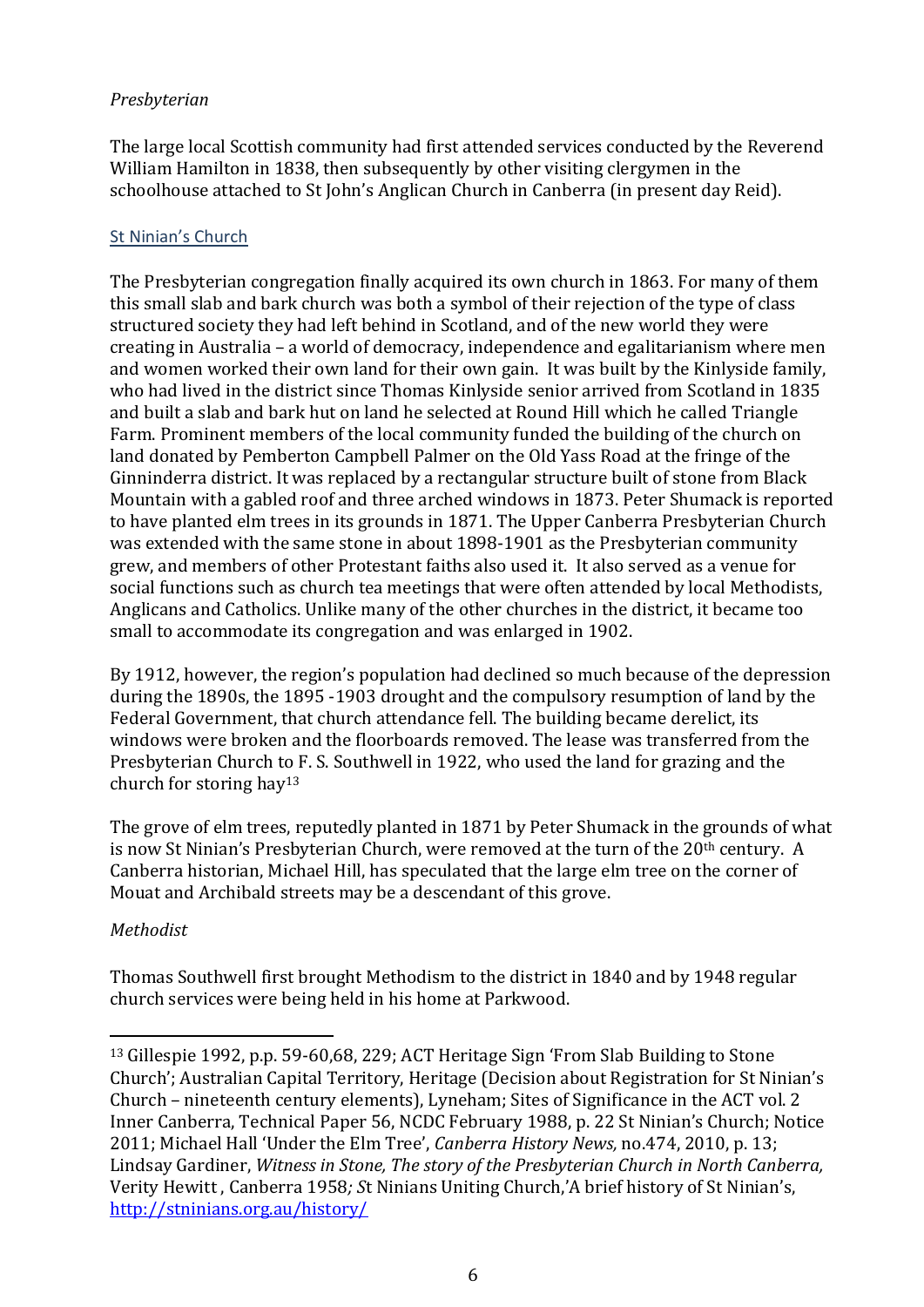On 29 December 1861 the first Methodist service was held in what later became the Stone Hut School on the eastern side of the old Yass Road. In 1863, Southwell built a Wesleyan chapel on his Parkwood property on the western side of the road southwest of the Stone Hut school. Due largely to Southwell's leadership the Wesleyan congregation grew rapidly and a second Wesleyan chapel, opened in 1869 on land near the Presbyterian church (modern-day St Ninian's) donated by Peter Shumack senior. It quickly fell into disuse as settlers moved from the district and was demolished in 1873.

By the late 1870s, under the influence of Thomas Southwell and his sons, the Ginninderra district became a bastion of Methodism and by 1882 had three thriving Methodist churches. One of these was built in 1882 on land Samson and Samuel Southwell had selected in the Spring Range area in 1874. Before its opening, Methodist services had been conducted in Samson's home, Wattle Park. The erection of a new Sunday school hall adjacent to the Wattle Park Church in 1928 provided the community with a venue for concerts and social activities as well as its primary education function.<sup>14</sup>

#### <span id="page-7-0"></span>*Roman Catholic*

Most of the district's settlers of Irish descent were Roman Catholics. St Francis's church was built largely due to the efforts of Flourence McAuliffe, the Ginninderra blacksmith, who donated the land and collected most of the funds for its construction. It was completed at Ginninderra in March 1872. A neat stone building with a shingle roof and hardwood floor, it was the first Catholic church in what is now the Australian Capital Territory. It also housed the Territory's first Catholic school.

This school replaced the by then closed half-time school at St Paul's Anglican church. Its board of management was composed of three leading Presbyterian, Wesleyan and Anglican farmers and the school was open to children of all denominations. It had a regular daily attendance of about 20 children and became a provisional school in 1873 after the Reverend Father John Gallagher applied to the Council of Education for financial aid. Its opening was an important step in the development of Ginninderra.

In 1881 the school was temporarily moved from the church building to a tent in its grounds, which was cold and draughty in the winter. A new school building and teacher's residence was opened in 1884. By 1900 the congregation of St Francis's church had increased so much that the congregation could not be adequately accommodated. Sufficient funds were raised to replace it by a larger building constructed from local stone in 1910. <sup>15</sup>

## <span id="page-7-1"></span>*Government regulation of education in the 19th century*

In 1848 the NSW Government established a dual system of denominational and national schools managed by two separate boards, the Denominational and National School Boards. It funded denominational schools in proportion to the size of the four main denominations (Anglican, Catholic, Presbyterian and Wesleyan) as identified through the latest census. The Government funded teacher's salaries but school attendance was voluntary. Children entered and left school at different ages and a range of ages could be found in one

<sup>14</sup> Gillespie 1992, p. 60, 62-63, 66, 80; Gillespie 1991p.p. 84-85 ; ACT Heritage Canberra Tracks sign 'Old Weetangera Cemetery'; Lyneham Section map 208-606. Draft Development Plan.

<sup>15</sup> Gillespie 1992, p.p.60-61, 68-70, 76; Gillespie 1991, p. 86.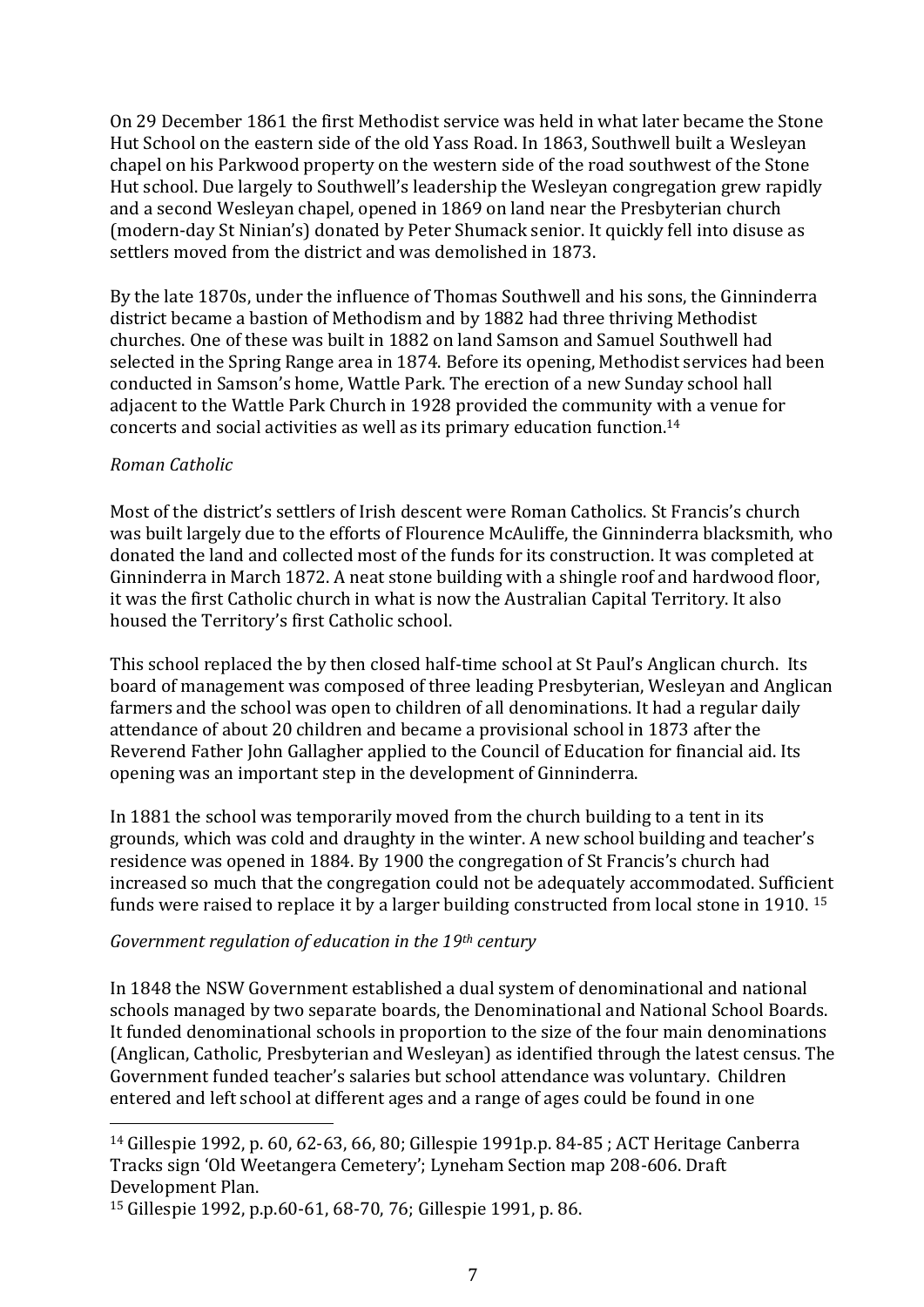classroom. The close identification of church and state at that time tended to favour the denominational system over the national (common) schools. This system came under pressure in 1862 when lack of funds caused national schools to retrench drastically, close their training facility and reduce teachers' salaries. <sup>16</sup>

Closer rural settlement following the *Robertson Land Act 1861* resulted in the expansion of the population in rural areas. Recognising that the existing system of denominational and common schools was educating fewer than half the children of school age, particularly poorer children and those in the newly settled farming areas, the NSW Premier, Henry Parkes passed the *Public Schools Act 1866*. It lowered the number of pupils required for a public school to operate, abolished both the former Board of National Education and the Denominational School board and established a Council of Education. This body was made responsible for establishing, maintaining or assisting four classes of schools, public, provisional, half time and certified denominational schools. The number of students required for a public school to operate was lowered from 30 to 25, provisional schools could be established in places where attendance was between 15 and 25 and half-time schools could operate in places where only ten pupils enrolled. Traveling teachers worked in half-time schools either in mornings or afternoons, or on alternate days in two different schools. Denominational schools were more tightly controlled, being required to meet certain conditions relating to size, curriculum and distance from government schools to receive government funding. At provisional and half-time schools parents were expected to provide the land, necessary school buildings and furniture for students. They could, however, be converted into public schools if they grew sufficiently in enrolments. It was not until 1875 that the government withdrew the requirement for local communities to provide at least one-third of the capital for a public school.<sup>17</sup>

The *Public Instruction Act 1880* (*NSW)* made the State responsible for primary education and for the first time accepted some responsibility for secondary education. The authority exercised by the part time Council of Education was transferred to a minister for public instruction in charge of a department comprised of civil servants and directly responsible to Parliament. The Act aimed to give 'the best primary education to all children without sectarian or class distinction' and required children of school age to attend school for 140 days each year. In the first three years of its operation, enrolment in government schools increased by 60 per cent to 177,000. Many new public schools, including provisional and part-time schools in the country, were opened and itinerant teachers were employed to instruct children in isolated districts. Public schools with at least 20 pupils who had completed the primary course of instruction were permitted to offer higher education and be designated 'superior public schools'.

The Department of Public Instruction proved to be more energetic than its predecessor and during the last two decades of the 19<sup>th</sup> century was much more generous with its funding. State aid was withdrawn from denominational schools at the end of 1882 and government schools soon predominated. Most religious denominations except the Catholic Church participated in the system. <sup>18</sup>

<sup>16</sup> Patricia Clarke, *Great Expectations. Emigrant Governesses in Colonial Australia,* p. 76; https://penrithhistory.com/education/history-of-education-st-marys-19thcentury/education-in-nsw-in-the-19th-century/.

<sup>17</sup> Clarke, p.p. 83-86; Gillespie 1991, p.p. 85-87.

<sup>18</sup> Gillespie 1991, p 89-90, Clarke p. 204..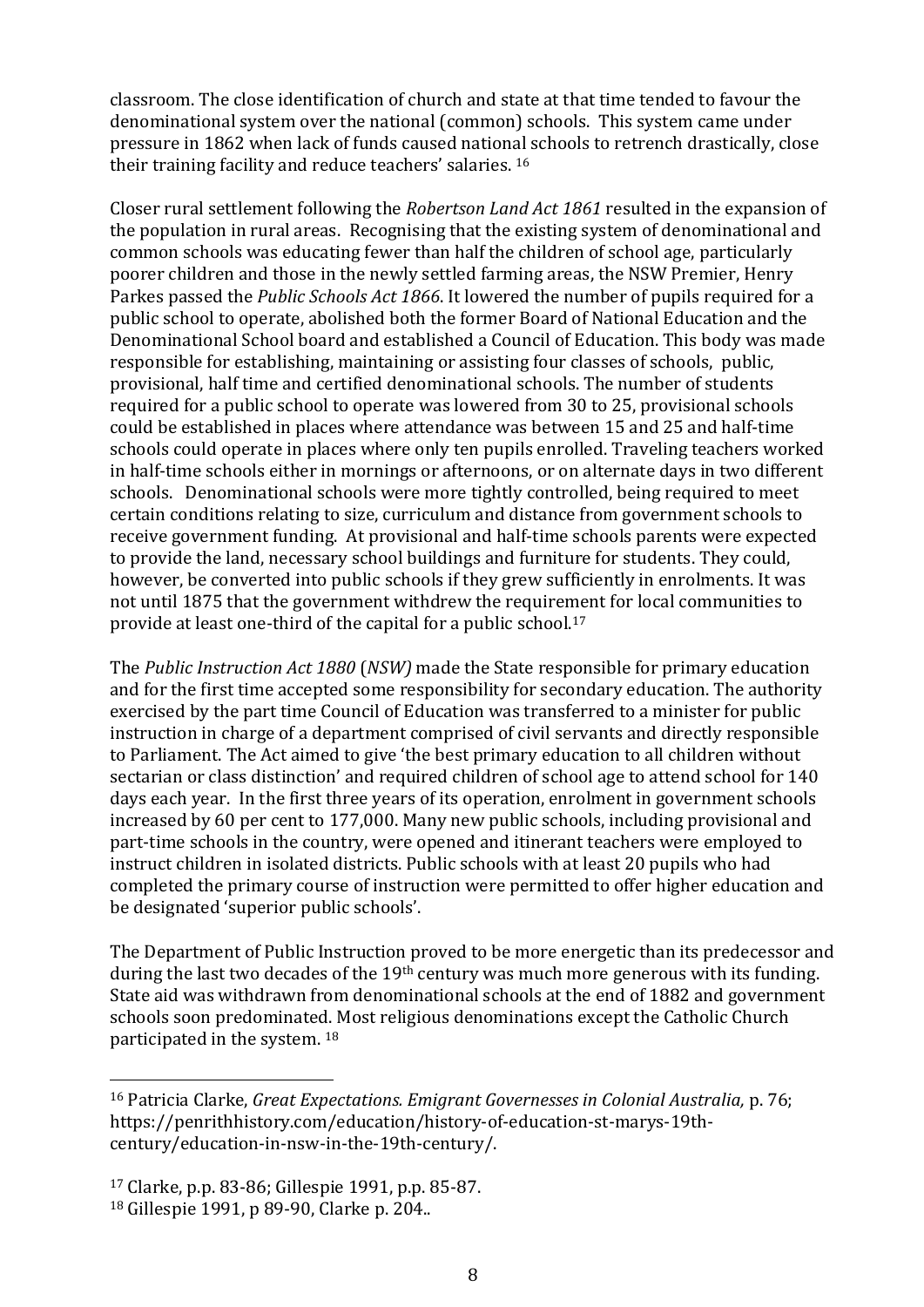## <span id="page-9-0"></span>**Gungahleen School**

The Stone Hut school, first located on Edward Crace's property, opened as a provisional school in 1873 on the eastern side of Yass Road (now approximately at the current site of the Next Gen Gym/The Sanctuary development on Mouat Street), but It had probably operated as a private school before then. In 1885 the school was relocated into a new, single roomed, weatherboard building on the western side of the road and named after the Stone Hut school it had replaced. Humphrey Wainwright and his wife Lucy Percival, both teachers, lived there until Humphrey died in 1886.

*The NSW Public Instruction Act 1888* provided more funds to public schools and made schooling in New South Wales compulsory. Most students, however, left school at 14 and those few seeking further education had to travel to Sydney or Goulburn. The Stone Hut School was re-named the Gungahleen school in 1888 with Charles Thompson as its teacher.

Ginninderra's population fell during the drought and Depression years of the 1890s. The school was downgraded to a half-time school in 1894 then closed in 1906. It reopened the following year as a full-time school after petitioning from prominent locals. In 1915 a new building that could accommodate up to thirty students was constructed and opened as a full-time school in 1916, however falling student numbers prompted its closure in 1917. Pressure from local residents and the promise of increased attendance resulted in reopening that year but it closed permanently in 1923.

The building was then extended and converted into a residence to be allocated to a teacher, becoming the home of Stan Melville and his family. It was used as a teachers' residence until 1988 and then left unoccupied until 2001 when the by then vandalised building was restored by the ACT government for use by community groups. It was then one of six of the 19<sup>th</sup> century public schools in the ACT and the oldest timber school from the period.

The restored building, occupied first by Open Family Australia and then by the YWCA, burnt down in 2007. In 2010 a new building was erected in its place, designed to resemble its last state in 2007, but constructed from alternative materials. It has been subsequently occupied by a variety of community organisations.<sup>19</sup>

## <span id="page-9-1"></span>**Commercial development**

By the mid-nineteenth century the district of Ginninderra was a thriving centre, more so than the neighbouring village of Canberra. It had the region's first police station, postoffice, public school, store and blacksmith's shop. The first post office in what is now the Australian Capital Territory (ACT) opened at Ginninderra on 1 April 1859 with George Thomas Palmer junior as its postmaster. When he retired after only four months, a series of postmasters followed until 1862 when George Harcourt took over and remained for the next twenty years

<sup>19</sup> Greg Wood, p. 9; 1992, p.p, 65-66, p. 82, see map indicating the locations of schools and churches in the Ginninderra district, p.p.129-30; Lyneham Section map 208-606. Draft Development Plan; ACT Administration, Office of City Management , Central Heritage Study, 23.3. 1988; ACT Heritage Council; Background Information, Gungahleen School, Lyneham; *The Chronicle,* 9 November 2001. (CDHS Library); Gillespie 1991, pp. 93-96.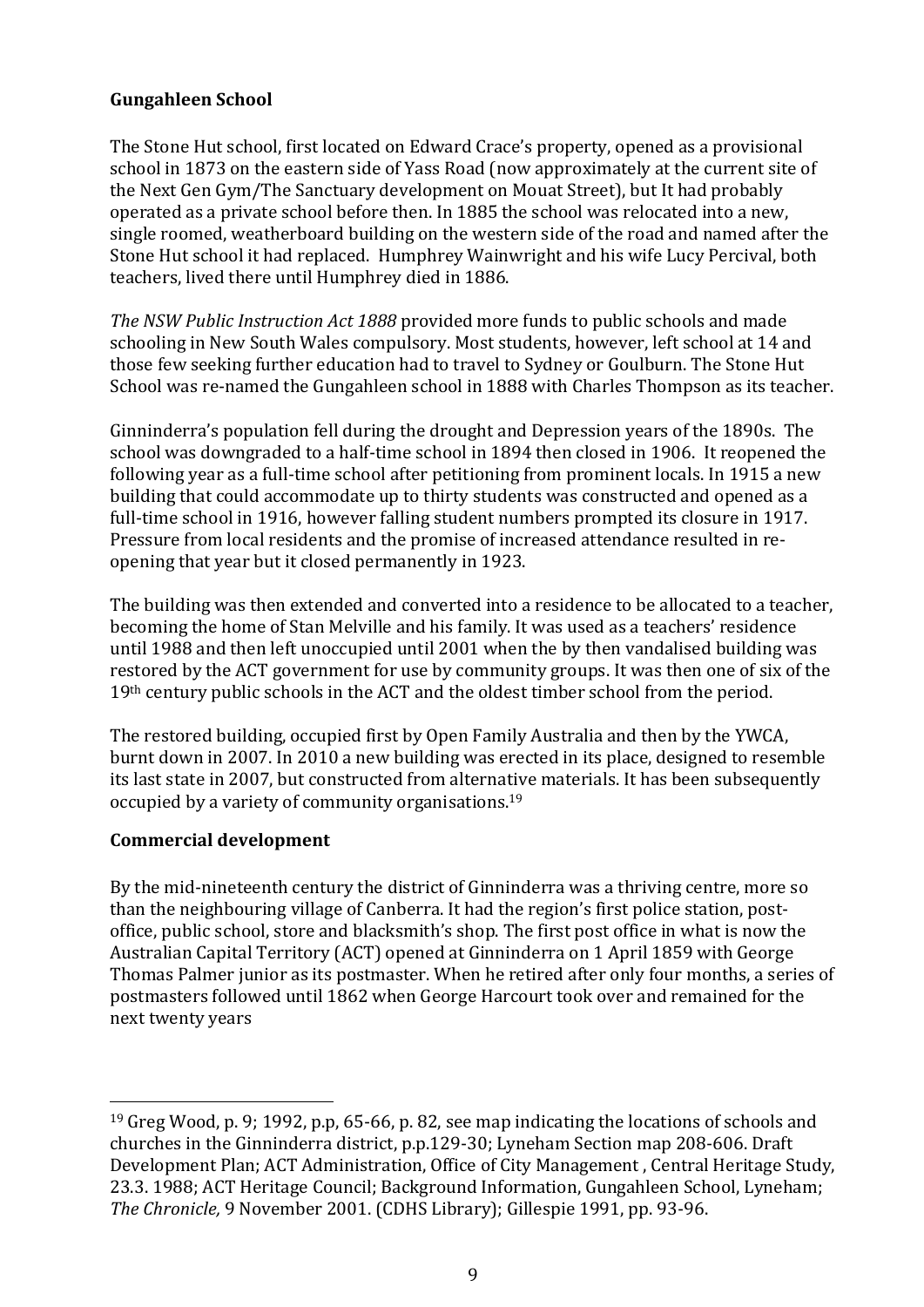William Davis had established a well -stocked store on his estate for his numerous employees but it was badly damaged in a fire in 1862. After it was rebuilt, George Harcourt took it over and it also served as the post office. In 1867 he moved the store half a mile up the Ginninderra creek, adjoining the main road between Queanbeyan and Yass and near the blacksmith shop James Thompson Hatch had opened in 1860. By 1878 it was serving many farmers in the district,

A boot-maker, Henry Morris, opened a tannery in the early 1860s to provide leather for his business, After Patrick Grace established the Cricketers Arms Hotel in 1864, the sporting and entertainment centre of Ginninderra shifted from the Ginninderra Estate to the hotel and its associated One Tree Hill sportsground.

In 1877 a plant nursery was added when Edmund Ward, a keen gardener, built his home on the Yass Road. He named it Nine Elms after the elm trees he planted at the entrance of his home and opened a nursery that supplied plants to many selectors in the district. By 1888 the district had developed to such an extent that it was clear that an official village site was required. Much to the consternation of the residents of old Ginninderra a site on Hall's Creek was chosen and named Hall after Henry Hall, a long-time resident of the area.<sup>20</sup>

## <span id="page-10-0"></span>**Old Canberra Inn**

In 1857, Joseph Shumack built his family's home on his 405- hectares holding. He cut round bush timber poles for its frame, clad its walls with vertical shingles and roofed it with split shingles he later replaced with corrugated iron. He grew oats and wheat and in 1965 married Bridget Ward and the couple had six children. In 1876 the enterprising couple took advantage of their home's location on the Yass to Queanbeyan Road and converted it into a licensed inn they named the Canberra Inn.

Hungry travellers on the mail coach from Yass to Queanbeyan or the Araluen goldfields via Braidwood, longingly anticipated a meal and excellent beer at the inn. From Bridget's kitchen, a detached building behind the inn, emerged hearty meals of soups, roast meats, fresh home-grown fruits and vegetables, fresh-baked bread, pastries and preserves. The profits enabled Joseph to double the size of his landholding in 1877.

In 1887 Joseph sold the inn to his nephew, John Read. John married a neighbour's daughter, Ellen Maloney, in 1895. The building, renamed The Pines, became a family home where the couple raised their seven children, John, Thomas, Albert (Bert), Jack, Mary, Ellen and Harry.

John was highly respected in the district for his use of scientific methods to grow wheat and cereal crops on his 82-hectare farm. He won many prizes at local agricultural exhibitions, greatly enhancing the district's reputation for wheat growing. John's sons continued to operate the farm until his death in 1917, when the couple's youngest child was only 11. Ellen, an excellent horsewoman when young, died aged 92 in 1962. In 1974 the Commonwealth Government acquired and restored the building then sold it to a private developer.

<sup>20</sup> Gillespie 1992, p.p. 23-28. (Store and hotel photos).

p 29 Ginninderra Estate (store and PO p. 29). Gillespie 1991 p. 131, 166.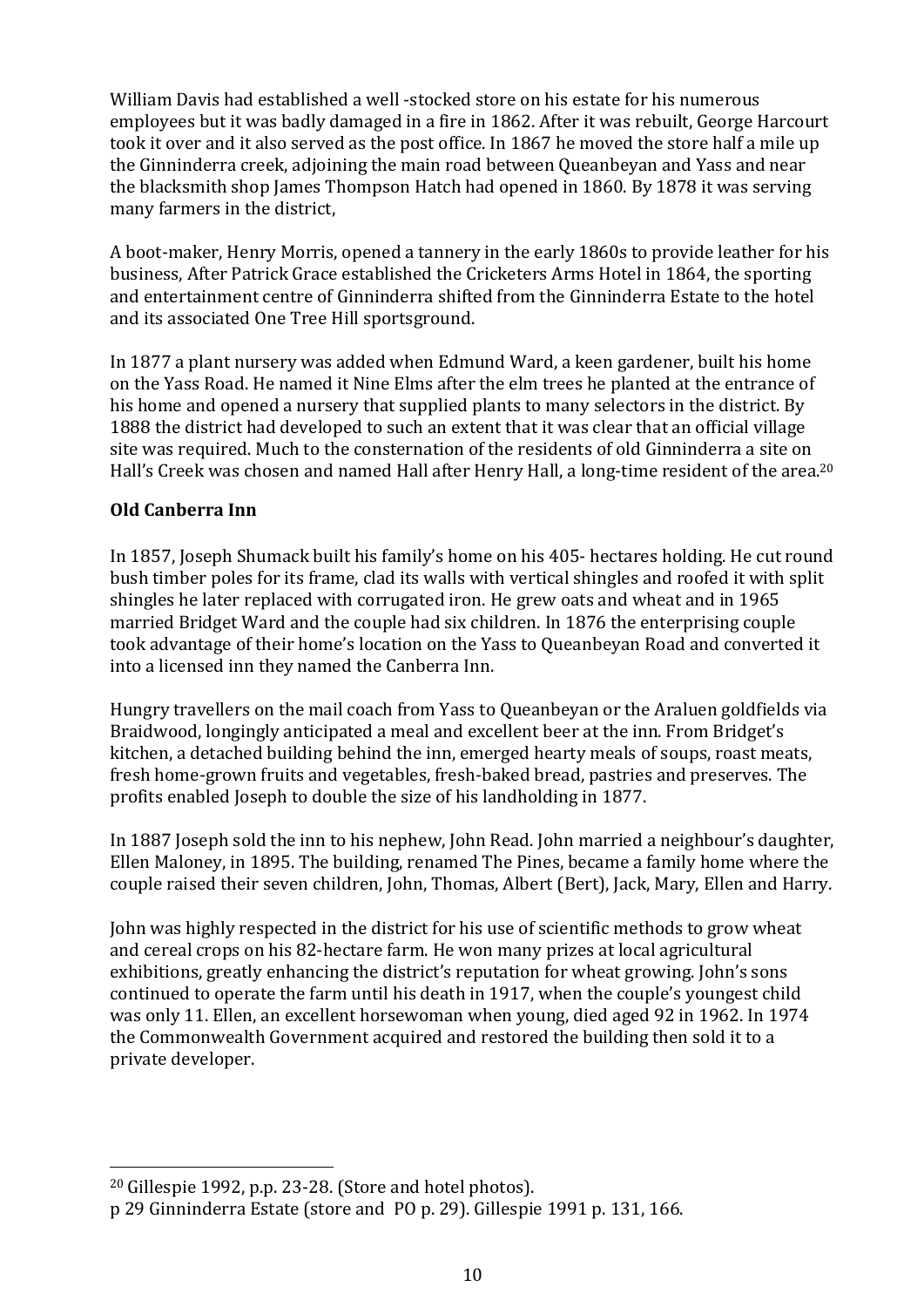#### <span id="page-11-0"></span>**20TH CENTURY: PLANNING THE NATIONAL CAPITAL**

In 1908 the Commonwealth Parliament chose the site for the capital of Australia and on 1 January 1911, 910 square miles of land were excised from New South Wales to become the national capital. The Federal Capital Territory, as it was called until 1938, was established. This abrupt transfer of land from the control of the government of New South Wales to another was made without consulting the citizens directly affected by this transfer – neither the Traditional Owners nor the farming community that had displaced them. The hardest hit among the farmers were the small operators who had acquired their land holdings under the *Robertson Land Acts.* It also disenfranchised residents in the Territory who now had no political representation in local, State or Federal governments and would not have for some decades. By this time Traditional Custodians had come under the NSW *Aborigines Protection Act of 1909* and many people were forced to relocate to missions in the region where they lived under supervision.

Those Traditional Owners had by this time come under the NSW *Aborigines Protection Act 1909* and many people had to live under supervision in missions in the region. Amendments to the Act in 1915 gave the Board for the Protection of Aborigines the power to remove children at any time for any reason, with tragic results for generations of Aboriginal families.

The Commonwealth Government, located in Melbourne, held an international competition for the design of the new capital. In 1913, Water Burley Griffin and Marion Mahony Griffin, the American architects whose design for the capital had been chosen, arrived in Australia. Walter was appointed Director of Design and Construction, a position he held until 1920. The following year the Government appointed the Federal Capital Advisory Committee under the chairmanship of Sir John Sulman to draw up a scheme for the transfer of the capital to Canberra.

In 1938 the territory was renamed the Australian Capital Territory and the National Capital Planning and Development Committee was established.

In 1948 the Territory was empowered to elect a member to the House of Representatives. The final transfer of a number of Commonwealth Departments, hindered by the Great Depression and World War II, was coordinated by a secretariat within the Department of the Interior from 1954.

In a plebiscite held in 1978 the people of Canberra roundly rejected a proposal to grant self -government to the Territory. As the population of Canberra during the 1980s grew to 270,000, the Government took matters into its own hands and passed the *Australian Capital Territory (Self Government) Act 1988*.

In March the following year the ACT's first election was held and in May Rosemary Follett became the Territory's first Chief Minister. <sup>21</sup>

<sup>21</sup> Greg Wood, p.p. 4-5; *Journal of Engineers Australia*, July –August 1956, 'Canberra: Layout and Development'; Legislative Assembly for the Australian Capital Territory; 'The road to self-government', [https://www.parliament.act.gov.au/visit-and](https://www.parliament.act.gov.au/visit-and-learn/resources/factsheets/the-road-to-self-government)[learn/resources/factsheets/the-road-to-self-government,](https://www.parliament.act.gov.au/visit-and-learn/resources/factsheets/the-road-to-self-government) Mark Butz, p. 389.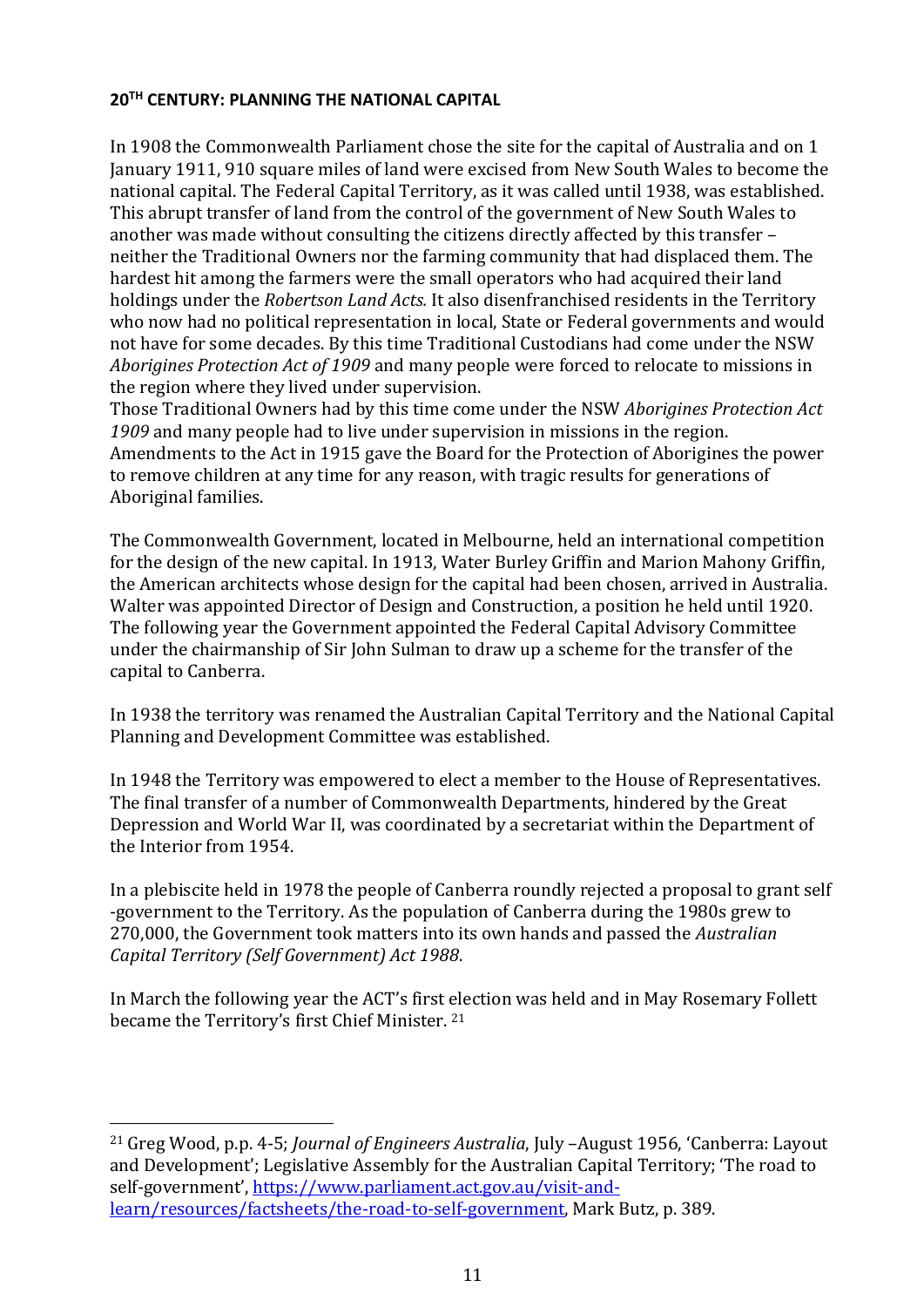#### <span id="page-12-0"></span>**North Canberra in the 20th Century**

The new century brought important changes and challenges to both the pastoralists and settlers in the Ginninderra district. Virtually all the land in the district had been selected by the time the Canberra site was chosen for the national capital in 1901. When in 1908 the new Commonwealth government compulsorily acquired all the land it required for the new Federal Capital Territory, many of the long established pastoralists whose properties lay within this zone refused to become leaseholders and moved out of the district. Those pastoralists whose holdings lay outside the Territory's boundary were unaffected.

Some of those who left the district were the Harcourt family of Nine Elms who had been very active in Ginninderra affairs. They left for Sydney in 1914 rather than lease the property they had previously owned. Samuel Shumack's, family whose Springvale property was acquired in 1915 moved to Singleton and when the Gungahlin and Ginninderra Estates were acquired the same year, most of the Crace family moved to Sydney.

Commonwealth legislation, passed in 1908, specified that land within the Territory would be acquired by the Commonwealth according to its value on 8 October 1908. The larger properties it acquired were subdivided into smaller portions that were then offered for lease. This was a bad time to make such a change as the harsh climate of these early years caused great hardship to these leaseholders and generated hostility towards the new Federal government. A large bushfire in 1905 was followed by a drought that began in 1908 and lasted many years. The following year brought floods, a plague of locusts and rabbits, and heavy snowstorms in winter. <sup>22</sup>

One of Samuel Shumack's sons recorded the anger and sense of dispossession the selectors felt:

*The resumption of their land by the Federal Government came as a profound shock to the older farmers. That they could stay on as tenants made no difference to their way of thinking. From the day of selection they had been free men on their own holding. With their own hands they had cleared and ploughed the virgin soil, built their houses, dug dams, and in general moulded the selection to their heart's desire. There they married, experienced joy and sorrow in rearing their family and having their own 'vine and fig tree' was no empty phrase. Now all this was changed. They would be under the control of an outsider.*<sup>23</sup>

The Federal government introduced a new generation of farmers to the district in 1920 when it provided small parcels of land to soldiers returning from World War I under its Soldier Settler Scheme. Rabbits, weeds, isolation, financial hardship along with the high prices of stock and equipment, compounded by the lack of transport infrastructure in the Federal Capital Territory were continual problems. Also, the new Commonwealth Public Service as landlord set unrealistic lease conditions on the Soldier Settlers, many of whom had had no previous farming experience. The small size of the rural blocks allocated, along with falling commodity prices throughout the 1920s followed by the Great Depression of the 1930s, saw most soldier settlers struggle to make any sort of living from their leases. However, the leasehold system in the Territory did enable struggling lessees to transfer or

<sup>22</sup> Gillespie 1992, p.p.141-46,175-79.

<sup>23</sup> Gillespie 1992, p.p.15-20; Greg Wood, p.p.16-18, p.27.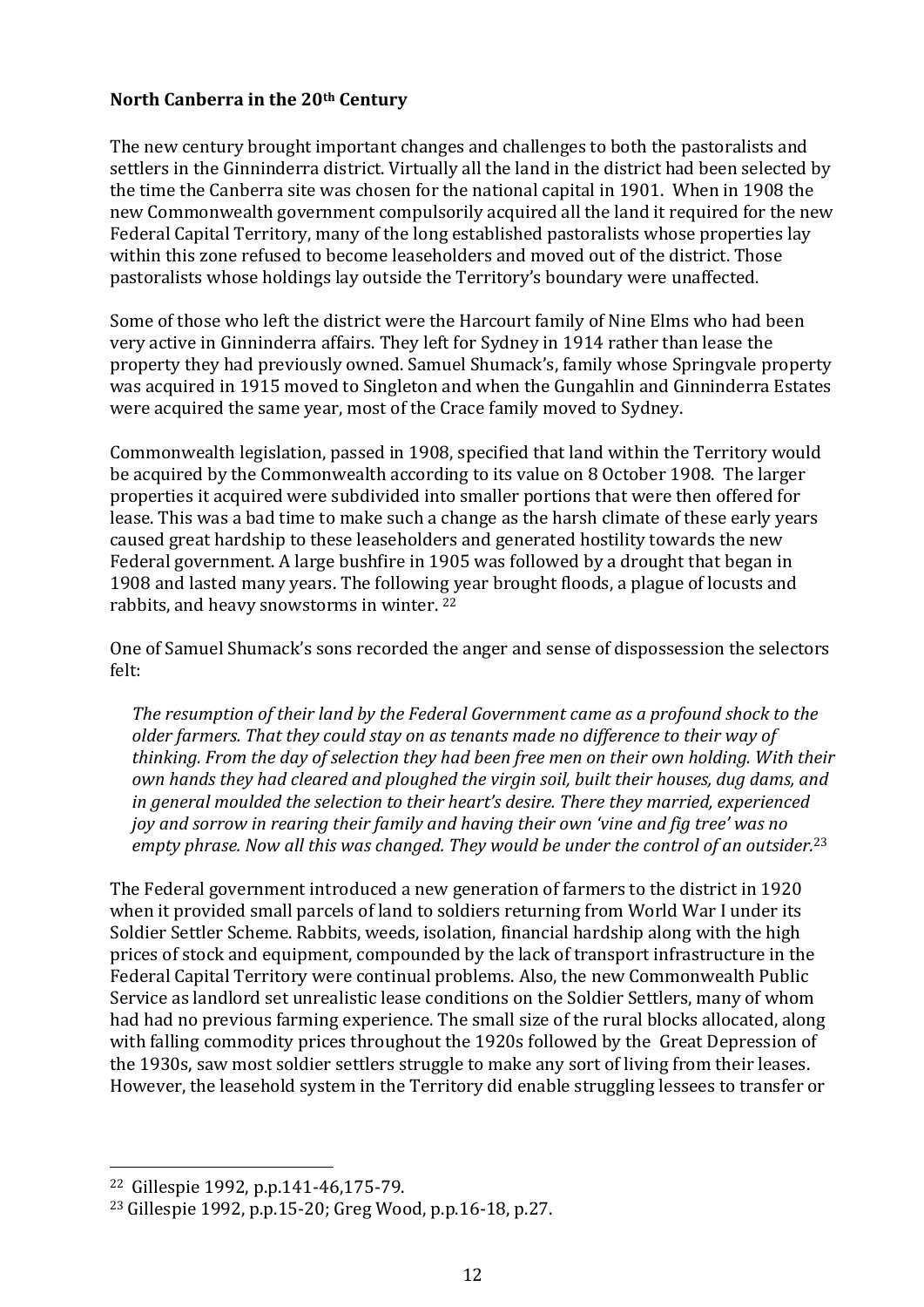consolidate their leases, allowing those who wished to leave the land to do so with relative ease. <sup>24</sup>

The inter-war years saw the gradual decline of the Ginninderra region as Canberra developed, drawing the inhabitants of its outlying regions into the capital with its amenities and new employment opportunities. The stone church on the Old Yass Road was restored in 1941 and named St Ninian's, after a Scottish saint reputedly the first Christian missionary to Scotland. Its congregation, however, was no longer comprised of Scottish small landholders but public servants, relocated to Canberra to administer the new Federal Capital. They did not, however, forget the small church's pioneer heritage and created a memorial garden in memory of its Scottish founders. A church hall and office block were built in 1961, linked to the original stone building by a covered walkway. Initially a branch of St Andrews, Canberra's principal Presbyterian church, it became a parish in its own right with its own minister in 1977 and its parishioners elected to become part of the Uniting Church of Australia. It was further extended in 1978-79.<sup>25</sup>

Canberra's development began in earnest with the establishment of the National Capital Development Commission (NCDC) in 1958. This body provided more generous funding of public works and managed the transfer of public servants from Melbourne throughout the 1960s. As its population grew, former pastoral properties surrounding the burgeoning city were progressively developed into suburbs.<sup>26</sup>

Despite the best efforts of the Canberra and District Historical Society to preserve the last two old buildings in the Lyneham area, the NCDC concluded that the cost of restoring them was prohibitive. Only the old Gungahleen school would be retained for community use. Many slab huts had been neglected and vandalised or removed over the years in the course of suburban development. Fern Hill Homestead was demolished in 1958. 27

<sup>24</sup> ACT Government, https://www.archives.act.gov.au/repatandrabbits

<sup>25</sup> Gillespie, p.p. 59-60,68; ACT Heritage Sign 'From Slab Building to Stone Church'; Australian Capital Territory, Heritage (Decision about Registration for St Ninian's Church – nineteenth century elements, Lyneham), Notice 2011; ACT Administration, Office of City Management. Central Heritage Study, 23.3.1988 ;Michael Hall 'Under the Elm Tree', *Canberra History News,* no.474, 2010, p. 13; Lindsay Gardiner, *Witness in Stone, The story of the Presbyterian Church in North Canberra,* Verity Hewitt , Canberra 1958 <sup>26</sup> Gillespie 1992, p.p. 198-202.

<sup>&</sup>lt;sup>27</sup> Caption under photograph of the Yass-Queanbeyan Mail Coach outside the Ainslie Post Office circa 1910 at the Old Canberra Inn,'Michael Hall 'Under the Elm Tree', *Canberra History News,* 474 2010, p. 13; 2;Correspondence NCDC to the CDHS, 27August1987, 31December 1987; Note submitted by the Canberra and District Historical Society to the NCDC, 11 July 1989 re cottages in North Lyneham; *Canberra Times* 14 December 2000, letter to the Editor by Dick Jenkins who had been involved in the demolition of Fern Hill : Eric Sparkes, *Canberra 1954-1980*, AGPS Canberra 1988, p.p. 98,111; Fern Hill demolition [http://www.canberrahistory.org.au/detail.asp?rID=15543&searchstring=fern%20hill&searchby=&order](http://www.canberrahistory.org.au/detail.asp?rID=15543&searchstring=fern%20hill&searchby=&orderby=titlesubtitle&numPP=10&startAt=0&pictures=no) [by=titlesubtitle&numPP=10&startAt=0&pictures=no](http://www.canberrahistory.org.au/detail.asp?rID=15543&searchstring=fern%20hill&searchby=&orderby=titlesubtitle&numPP=10&startAt=0&pictures=no)

[http://www.canberrahistory.org.au/detail.asp?rID=15544&searchstring=fern%20hill&searchby=&order](http://www.canberrahistory.org.au/detail.asp?rID=15544&searchstring=fern%20hill&searchby=&orderby=titlesubtitle&numPP=10&startAt=0&pictures=no) [by=titlesubtitle&numPP=10&startAt=0&pictures=no](http://www.canberrahistory.org.au/detail.asp?rID=15544&searchstring=fern%20hill&searchby=&orderby=titlesubtitle&numPP=10&startAt=0&pictures=no)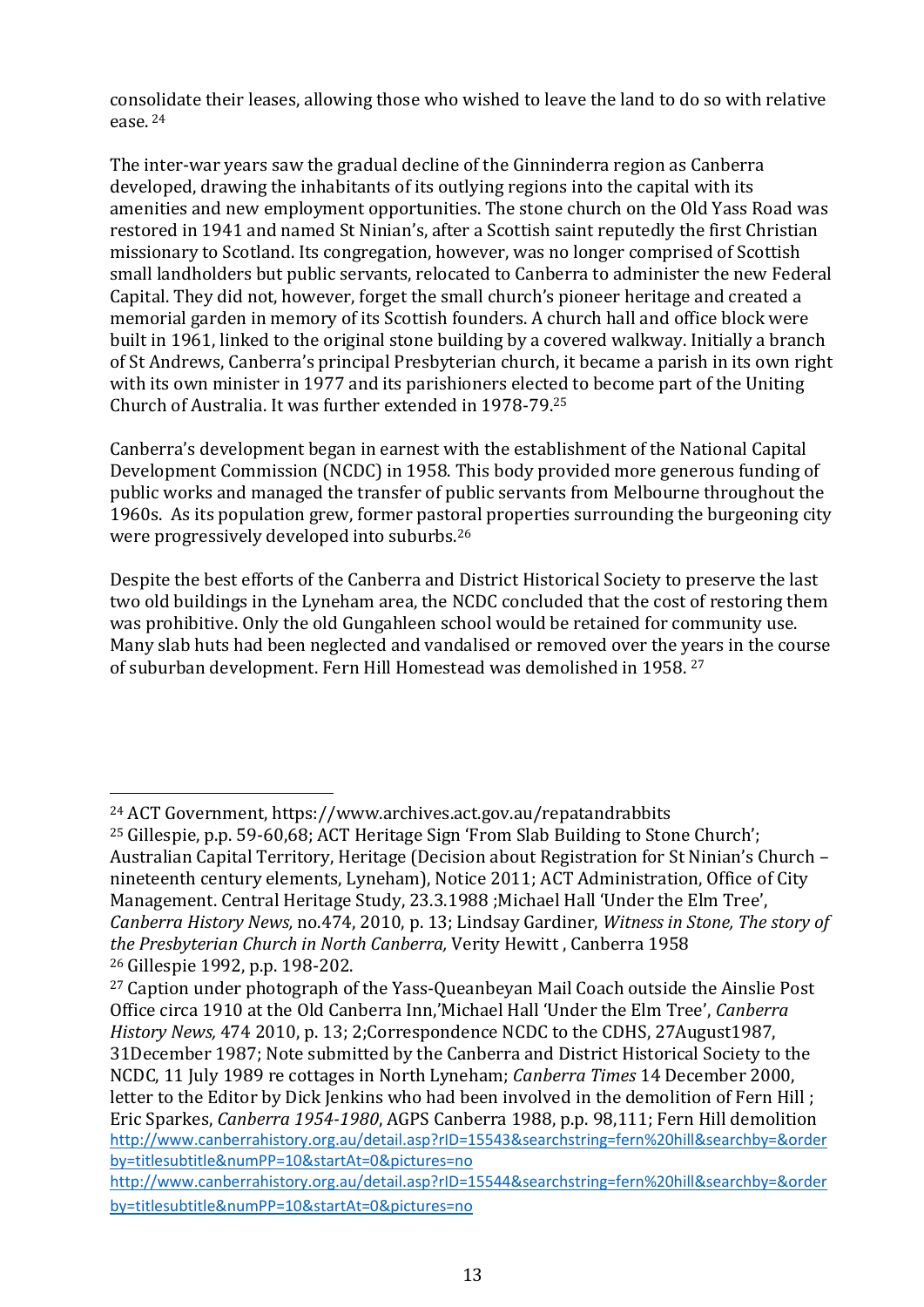## <span id="page-14-0"></span>**Lyneham and O'Connor suburbs established**

In 1927 the Federal Government announced that a new suburb, to be named Lyneham after Sir William Lyne, Premier of New South Wales from 1899 to 1901, was to be built 'fronting the northern extremity of Northbourne Avenue on the west side'. The name was gazetted the following year.

Anticipating a population by 1956 of 11,500 in the Lyneham-North O'Connor region, Canberra's planners had set aside for future development 625 acres (253 hectares) 70 acres (28 hectares) of which were liable to flooding from Sullivans Creek).

For planning purposes, the two suburbs were linked when estimating school requirements and the provision of shops and other amenities. The suburb of O'Connor was developed between 1947 and 1955, Lyneham followed in 1958.

Lyneham's tree-lined streets were named after artists and people associated with the early development of Canberra. The Canberra and District Historical Society (CDHS) assisted authorities in the selection of street names.<sup>28</sup>

This was a time when the Australian population was being transformed by migration. Lyneham attracted migrants who had arrived from Baltic countries in the late 1940s such as Rimas Keraitis, one of the 250 Lithuanians who arrived in Canberra and established their clubhouse in Lyneham in 1972. Estonian, Krista Gardener and her three sisters were among the number of Estonian children who attended Lyneham High school in the 1970s.

In 1959, O'Connor acquired a little part of Canberra's history when the old hall that had served from 1924 as a mess hall for the Canberra's first parliament house, and then as a venue for Canberra's Friendly Society and a dance hall in Kingston, was relocated there, with considerable difficulty, by Alois Mikula and his friends. Alois, a refugee from the former Czechoslovakia, had lived in O'Connor since 1952 and was a foundation member of the O'Connor branch of the scouting movement.

The following year the old hall became the home of O'Connor's newly formed  $13<sup>th</sup>$  Canberra Scout Group. The community raised funds for its relocation and renovation and it has been in continuous use by the suburb's children and adults ever since. In 1966, girl guides were given their own home when the Commonwealth Government funded Black Mountain Girl Guides Hall opened on Clianthus Street O'Connor*.* It attracted large numbers of girls between the ages seven and sixteen into its Brownie and Guides groups and they conducted many of their outdoor activities in the spacious park surrounding the hall.<sup>29</sup>

Despite the removal in 1966 of the ban on married women working in the Commonwealth Public Service, many women were deterred from working by the lack of childcare facilities. Following the introduction of the *Federal Childcare Act 1972,* childcare facilities were

<sup>28</sup> Letter, Department of Territories to the CDHS 3 December 1984.

<sup>29</sup>*Journal of Engineers Australia*, 'Canberra: Layout and Development (1911-55), July – August 1956, p.195); Information on Rimas Keraitis,

https://artsandculture.google.com/asset/embroidery/EwEHLYF5rXaZCg; Email Krista Gardiner to Ann-Mari Jordens, 6 November 2020; Canberra Tracks sign '13th Canberra Scout Hall'; ACT Heritage Library, interview by Ann-Mari Jordens with Alois Mikula, 30 July 2010; Information from Fiona Langford 25 November 2020.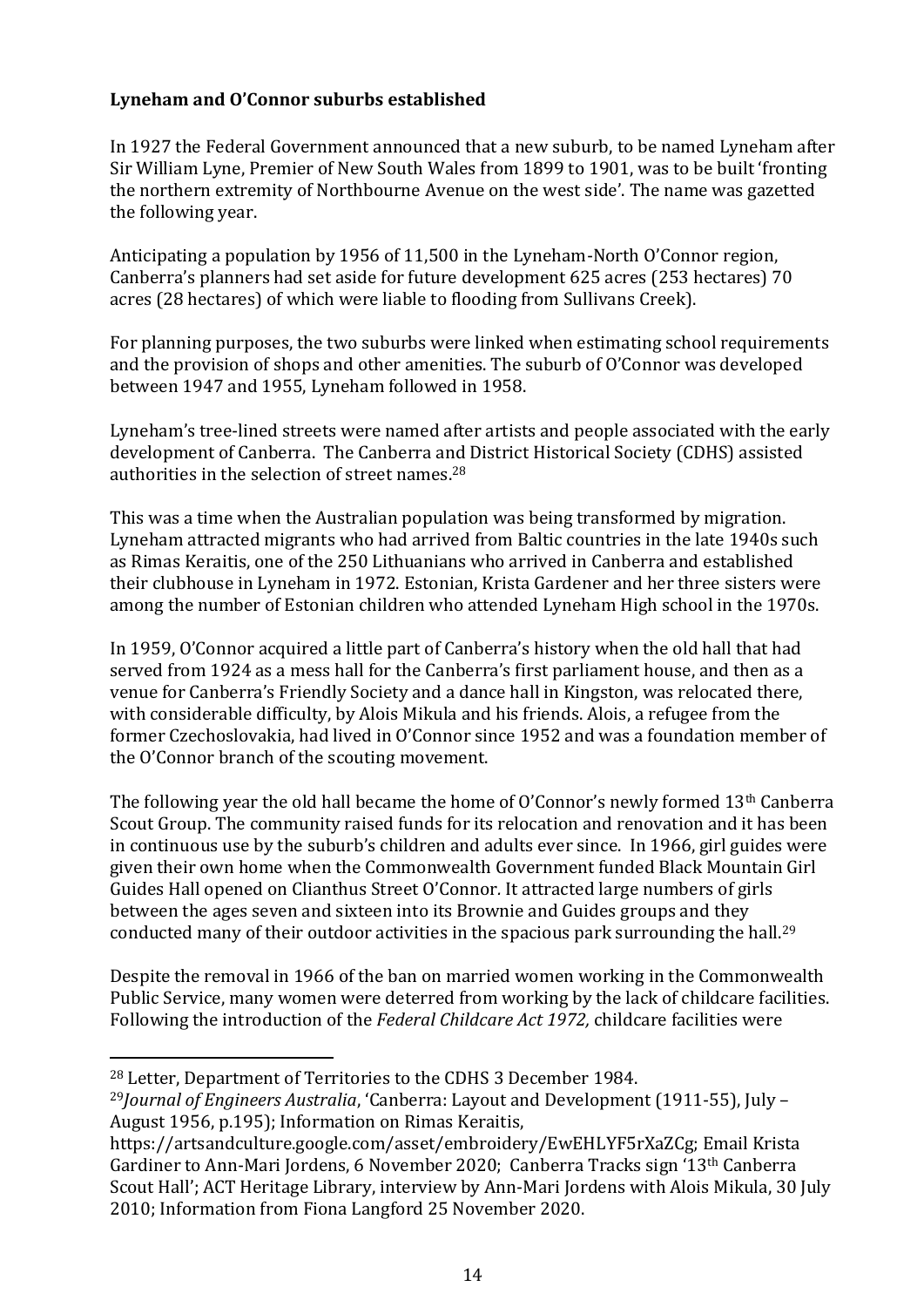supported and funded. To assist working women in the Lyneham area, the National Capital Development Commission (NCDC) announced in 1988 that it planned to convert a detached house on Wattle Street into a permanent Educational Child Care Centre for 30 children. 30

## <span id="page-15-0"></span>**Housing**

From 1927 to 1972, public housing in Canberra was provided for all classes in society relocating there to work in the public service. It was not until 1972, when the NCDC began encouraging medium density private housing and reserving public housing for low-income residents in line with the Commonwealth /State housing agreements, that the number of privately built houses outnumbered those built by the government.<sup>31</sup>

The first contract for the construction of 20 new brick and eight monocrete houses in the new suburb was awarded to ACT Builders Pty Ltd on 8 November 1958 at the cost of £128,673. An interesting development was the Northbourne Precinct (1959-62) on the Dickson and Lyneham sides of the avenue. Comprising one, two, three and four storey buildings with a variety of housing types, it was originally considered by the NCDC as a 'gateway' marking the entrance into the National Capital. It manifests elements of Walter Burley and Marion Mahoney Griffin's vision of the entrance to Canberra as a tree lined boulevard lined with terraces. Designed in the Post War International Style (1940-60) it was set in a landscape of loosely arranged groups of trees planted in open spaces between the housing groups. Further development in the 1970s included the construction of blocks of flats located near the Lyneham shops. In July 2017 the ACT Government announced the demolition of parts of the Northbourne Housing Precinct.

In 1979 the local community vociferously opposed the proposed infill of Lyneham Park and Magpie Hill (now known locally as Magpie Hill Park). In November 1980 the NCDC announced that it proposed to construct 597 houses and 262 flats in Lyneham. This was to be the largest building program in Lyneham since 1958. In 1981 a new type of dwelling was introduced to the suburb with the building of nine townhouses along the section of Lyneham bounded by Northbourne Avenue. It was named 'The Pines' after a nearby grove of mature trees.<sup>32</sup>

<sup>30</sup> NCDC Draft Proposal for public comment. Lyneham Section 48, Block 29 (submissions due 17 July 1988).

<sup>31</sup> ACT Heritage, Background information, Northbourne Housing Precinct representative sample, November 2015, p.1 , p.p.4-5

https://www.environment.act.gov.au/\_\_data/assets/pdf\_file/0007/798901/Northbourne-Housing-Precinct-Representative-Sample-Background-Information-November-2015.pdf

<sup>32</sup> *Canberra Times*, 16 December 1927; 9 November 1957, 14, 10 August and 7 October 1979, 7 November 1989, 17 July 1981. ACT Government, Demolition approved for parts of Northbourne Avenue housing precinct,

https://www.cmtedd.act.gov.au/open\_government/inform/act\_government\_media\_releas es/gentleman/2015/demolition-approved-for-parts-of-northbourne-avenue-housingprecinct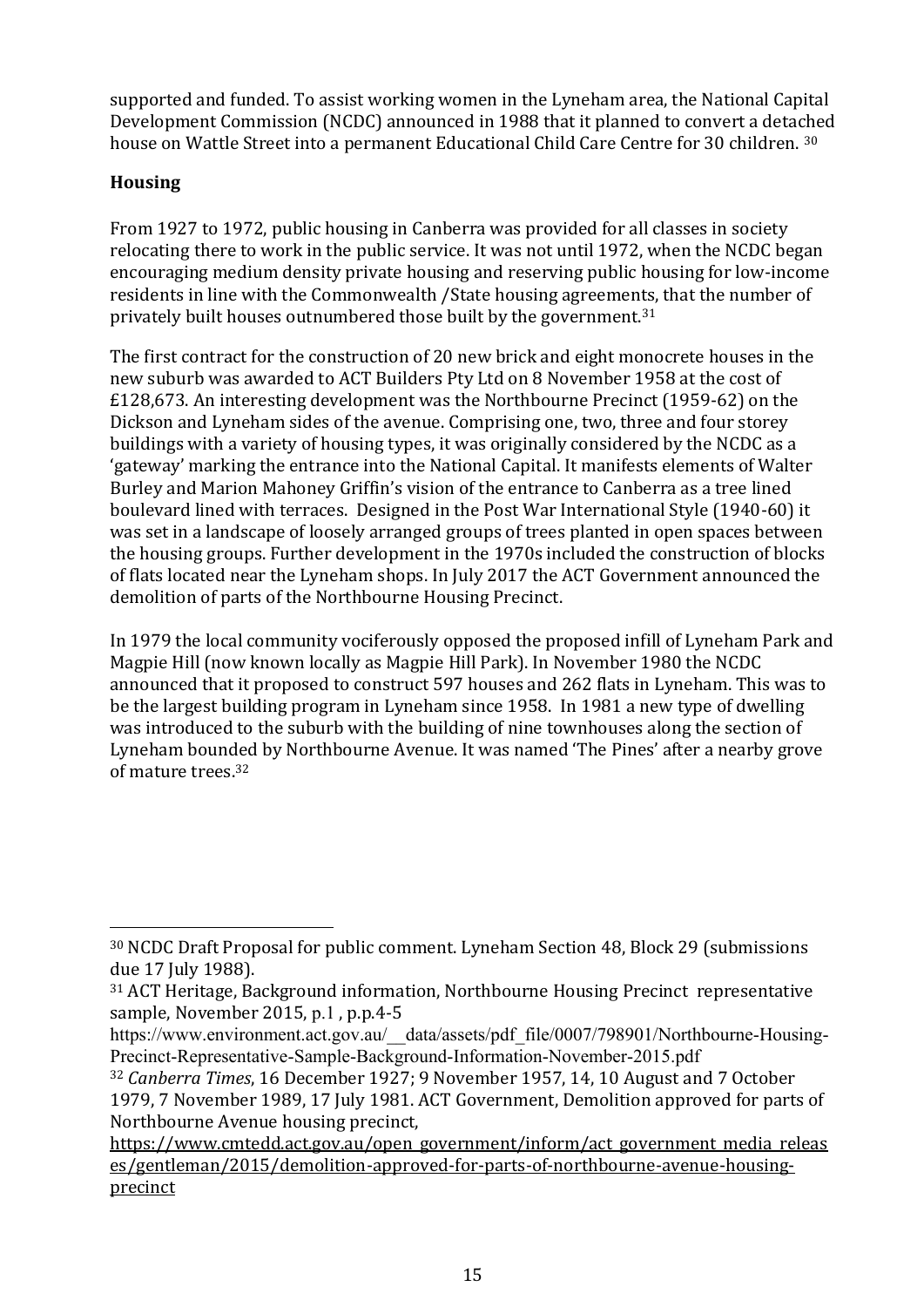## <span id="page-16-0"></span>**Schools**

## <span id="page-16-1"></span>*Lyneham Primary School*

The National Capital Development Commissioner, J. W. Overall, provided for the future education of Lyneham's children by announcing in November 1958 that a Primary School containing classrooms for 300-400 children and equipped with a library, manual training rooms and an administrative section, would be ready to open at the beginning of the 1959 school year. A new 'Infants' school was scheduled to open in May that year 1958 and the Primary section welcomed its first pupils at the opening of the school year in 1959.

Ten years after opening the primary school had 800 pupils. Unfortunately, most of the school was destroyed in a fire on 20 June 1969. It began in the Principal's office and the police suspected it was deliberately lit. The children were sent to other schools until the school could be rebuilt. The youngest pupils returned to their one-storied 'infants' building in late 1970 and the two-storied primary section opened to older pupils a year later. The installation of fire alarms became mandatory in all ACT schools the same year.

By 1981 the new primary school had only 372 pupils, but a much wider range of facilities. They included music, home science, health and teachers' resource units, an expanded library with multi-media and research facilities, an indoor gymnasium and an English as a Second Language learning area.<sup>33</sup>

## <span id="page-16-2"></span>*Lyneham High School*

Lyneham's High School opened in 1960. It was the first high school to include in its original plan an assembly hall, a gymnasium and a tiered demonstration room where pupils were seated above the teacher. Other features of this ultra-modern building were a spacious entrance hall, wide corridors, a covered garden luncheon area and the use of a variety of colours in its décor. Its large, airy library had one complete glass wall overlooking playing fields, and study rooms for pupils working independently on projects. Smaller classrooms and physics and biology laboratories were included to cater for the needs of senior classes.

A school fete was held in November 1959 at which Dame Pattie Menzies officially opened the school and the local community was treated to a fashion parade, talent quest, a barbeque, treasure hunt and displays of art, books, darts, gymnastics and marksmanship.

The school was enthusiastically supported by the local community through its Parents and Citizen's Association and a range of local and Canberra businesses. They not only funded the publication of its first annual yearbook in 1962, but also scholarships and school prizes. The first issue of its year book, *Between the Lynes*, documented the school's development since its opening and the sporting and academic achievements of its by then 772 pupils.

By 1962 the school taught pupils from year 1 to year 5 and proudly showcased the results of its Leaving Certificate class and the wide range of subjects it offered, including languages such as Latin, French, German, Dutch and Russian.

<sup>33</sup> [file:///Users/ann-marijordens/Desktop/Our%20History%20-](http://../Desktop/Our%20History%20-%20Lyneham%20Primary.html)

[<sup>%20</sup>Lyneham%20Primary.html;](http://../Desktop/Our%20History%20-%20Lyneham%20Primary.html)*. Canberra Times,* 23 June 1968, 24 June 1969, 7 January 1970, 3 December 1970, 29 March 1981, 1 October 1985.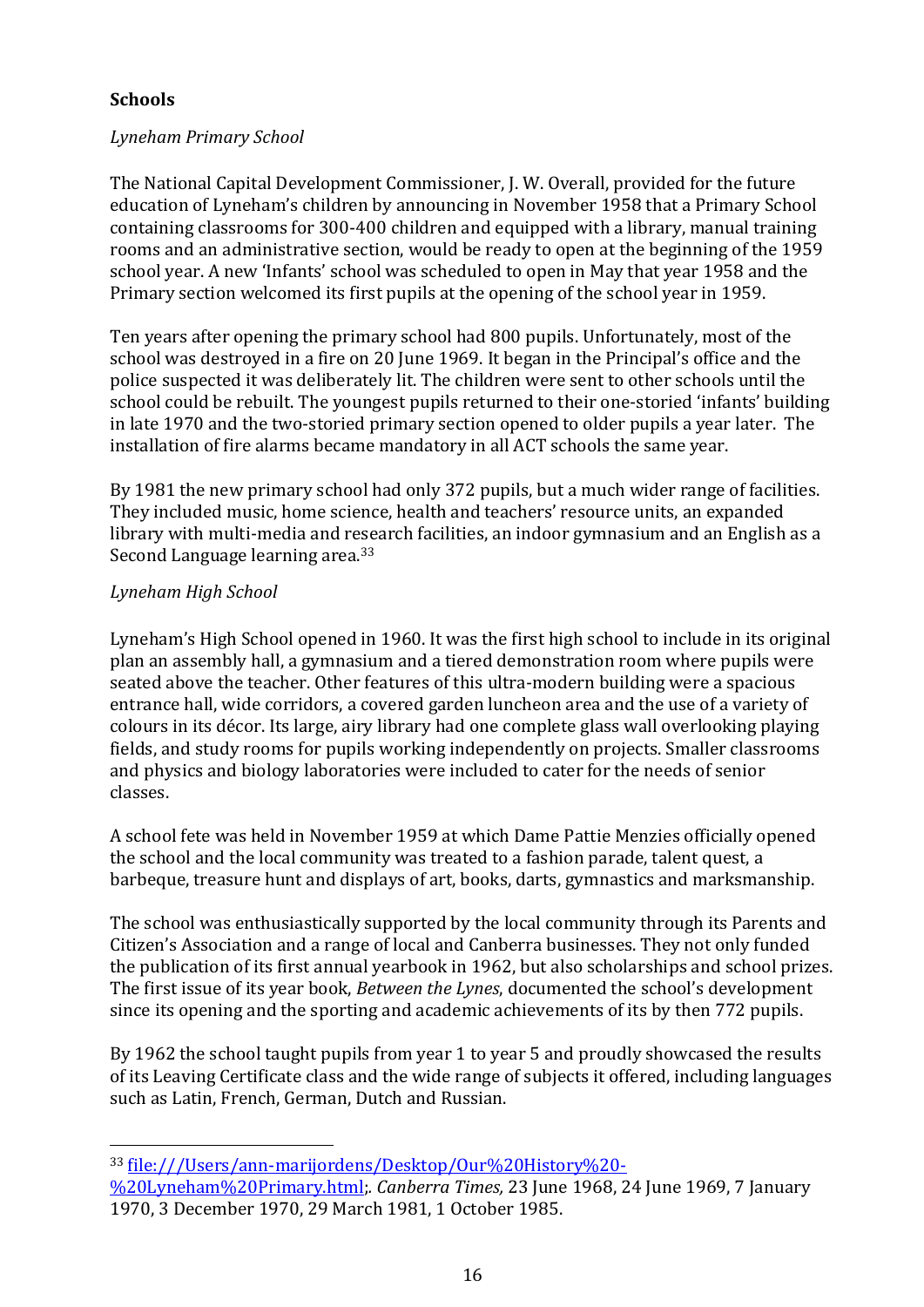## <span id="page-17-0"></span>*Brindabella Christian College*

In 1980 the O'Connor Christian School, now the Brindabella Christian College, opened on Brigalow St. Lyneham. <sup>34</sup>

#### <span id="page-17-1"></span>**Lyneham shopping centre**

On 9 February 1956 the government gazetted its intention to amend the city plan to allow a new, modern shopping centre to be built in Lyneham on the northwest corner of the intersection of Brigalow and Wattle streets. Modelled on The Lawns at Manuka, its inner area provided for 10 shop sites divided by service lanes from two large blocks, one of which would contain a post office. A parking area and space for a community hall was also planned for. Lyneham shops have had a number of long-standing and popular businesses supported by locals. They range from the butcher and a bookshop, to Tilley Devine's and the Mee Sing restaurant as well as smaller eateries and businesses that have come and gone over the years.<sup>35</sup>

#### <span id="page-17-2"></span>*The Mee Sing restaurant.*

During World War II Australian servicemen and their families were introduced to Chinese cuisine, and during the post-war years Australians developed a taste for Chinese meals and began to patronise Chinese restaurants. In 1964 Wing Quan opened the Mee Sing restaurant in the Lyneham shopping centre which is still operating. In 1985 the restaurant transferred to a new proprietor, Peter Ching. The restaurant is still popular with the locals.<sup>36</sup>

#### <span id="page-17-3"></span>*Tilley Devine's Bar*

Australia's liquor laws prevented women from drinking in the public bars of hotels, usually relegating them to a 'ladies' lounge', often a small, dingy room located in a less salubrious area of the hotel. In 1965, two women in Brisbane attempted to change the *Queensland Liquor Acts 1912-65 Act* to allow women equal access to public bars by chaining themselves to the bars' foot rails. While the law eventually changed in the 1970s, public bars remained unfriendly spaces for many women. In Lyneham in January 1984, Paulie Higgisson, a divorced mother with two children, opened her own bar and restaurant in a tiny former dental surgery in Wattle Street. For the first two years men were banned unless accompanied by one or more women. Higgisson's purpose was to create a safe place for women to meet. Challenging prevailing stereotypes of women, Paulie named it Tilly Devine's Cafe after the notorious Sydney crime boss, Matilda Mary Devine, who had dominated sly grog, razor gangs and prostitution in Sydney until her death in 1970. Although it could accommodate only 60 customers, 420 customers arrived on her opening night.

Paulie's early policy of admitting men only if accompanied by a woman aroused considerable hostility in some quarters and inadvertently created useful publicity for her

<sup>34</sup> *Canberra Times,* 7 November 1958, 2 November 1959;

[http://www.lynehamhs.act.edu.au/our\\_community/school\\_memories;](http://www.lynehamhs.act.edu.au/our_community/school_memories) [https://en.wikipedia.org/wiki/Brindabella\\_Christian\\_College](https://en.wikipedia.org/wiki/Brindabella_Christian_College) <sup>35</sup> *Canberra Times*, 10 February 1956.

<sup>36</sup> James Jupp (ed.), *The Australian People,* Cambridge University Press, 2001, p. 205, *Canberra Times,* 9 October 1964,13 November1982, 1 October 1985.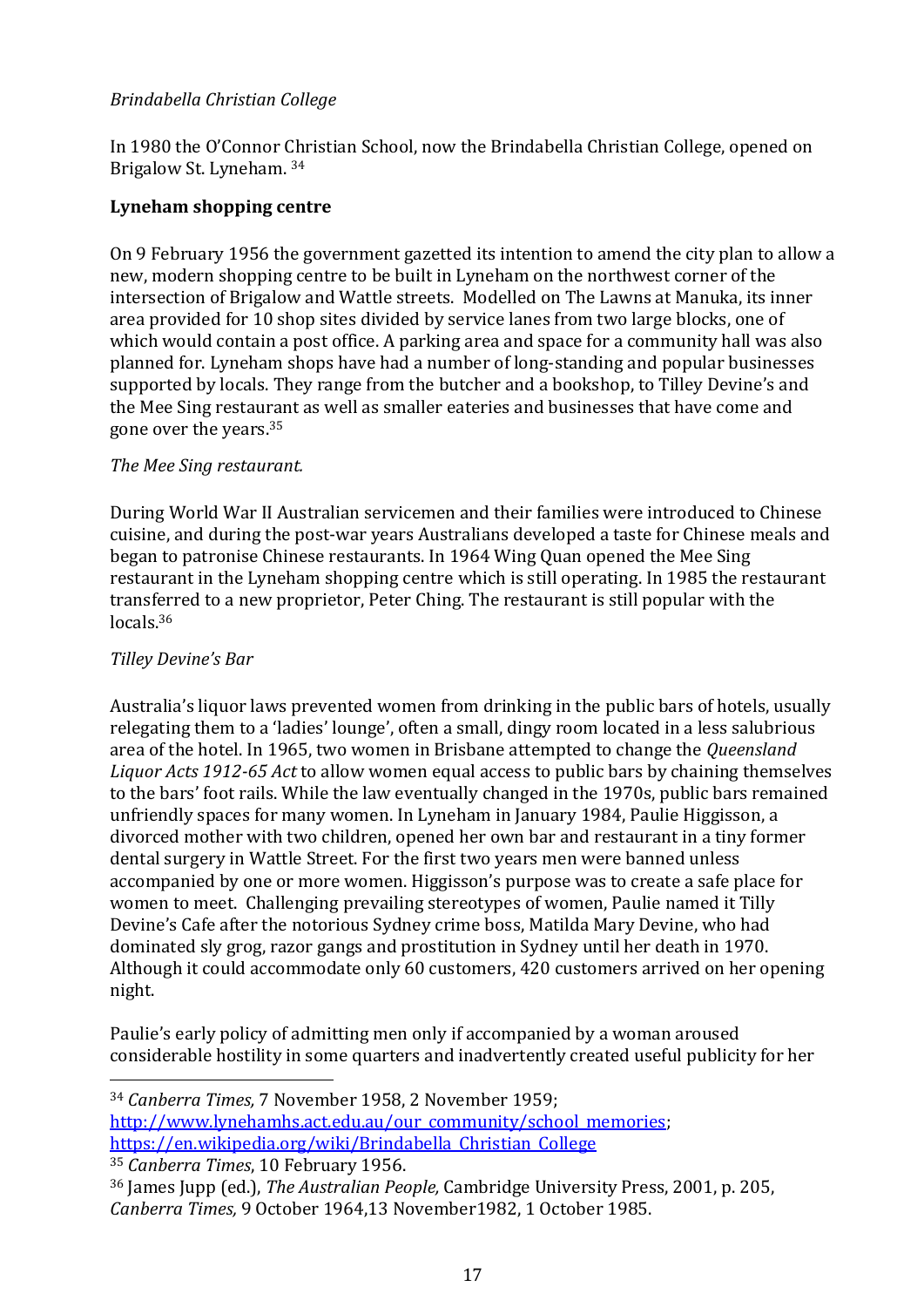business. Determined to be an equal opportunity employer, Paulie successfully applied for a Commonwealth Employment grant, enabling her to engage women who were long term unemployed, single mothers and from Aboriginal and migrant communities. This, she reported, aroused the ire of Liberal politician Michael Hodgeman, previously Minister for the Capital Territory from 1980-83, who queried why a 'girls place' was getting government money and ordered a police raid on her home in search of incriminating material. Two weeks after Tilley's opening the *Canberra Times* reported that a lone male was evicted from a 'lesbian women's bar'. This was repeated in papers in every other capital city and overseas. She was attacked by John Laws in his poplar radio program and her patrons were described by one *Canberra Times* reporter as 'hatchet faced harridans'. Despite Australia's ratification of the United Nations *Convention on the Elimination of All Forms of Discrimination Against Women* in 1983, the public response to the opening of Paulie's bar demonstrated how far Canberra's culture needed to change on the eve of the implementation of the 1984 *Sex Discrimination Act*.

Some Labor politicians like Al Grassby supported her, much to the ire of one (male) reader of the *Canberra Times,* who thought it 'interesting' that Grassby, noted for speaking out against racism and discrimination, supported 'a café open only to women, and men accompanied by women' that was 'no great contributor to social equality'. Paulie's feisty reply described the harassment of women in traditional bars and asserted that Tilley's, by 'using the principles of affirmative action', had successfully created an environment free of sexual harassment and aggression for both men and women of all ages, black Australians and people from ethnic communities. The policy regulating the entry of men was relaxed after two years as its non- threatening atmosphere and considerate client base became entrenched. Tilley's was also the first licensed outdoor venue and the first bar to ban smoking before it became a legal requirement. <sup>37</sup>

Paulie's previous experience as a music producer and sound engineer led her to develop her bar into a live music venue. For the next 24 years Tilley's attracted many major Australian and international artists who performed in a silent room as food and drink were not served during performances. Unfortunately, by 2005 Paulie found regular live music performances not economically sustainable and now only hosts occasional performances. Now named Tilley's Devine Cafe and Gallery, the venue has been extended five times since 1984 and remains a popular and distinctive bar and cafe.<sup>38</sup>

## <span id="page-18-0"></span>*Book Lore bookshop*

In 1984, Rimas Keraitis opened his second-hand bookshop, Book Lore, next to Tilley's and it too still operates. It specialised in quality non-fiction and academic literature and attracted customers from all over Canberra and interstate. Rimas, was a foundation member of the Canberra Lithuanian Association in 1963 and a member of the Lyneham

<sup>37</sup> Conversation with Paulie Higgisson by Ann-Mari Jordens 14 October 2020; *Canberra Times,* 15 March 1984, Letter to the Editor by Tim Filshie, 10 October 1986, 16 October 1986, Letter to the Editor by Pauline Higgisson, 20 October 1986.

<sup>38</sup> Australian Women's Register, entry by Roslyn Russell,

http://www.womenaustralia.info/; Sally Pryor *Canberra Times* 16 January 2003; [file:///Users/ann-](http://../Desktop/History%20%E2%80%94%20Tilley)

[marijordens/Desktop/History%20%E2%80%94%20Tilley's%20Devine%20Cafe%CC%](http://../Desktop/History%20%E2%80%94%20Tilley)*[81](http://../Desktop/History%20%E2%80%94%20Tilley) [%20Gallery.html](http://../Desktop/History%20%E2%80%94%20Tilley)*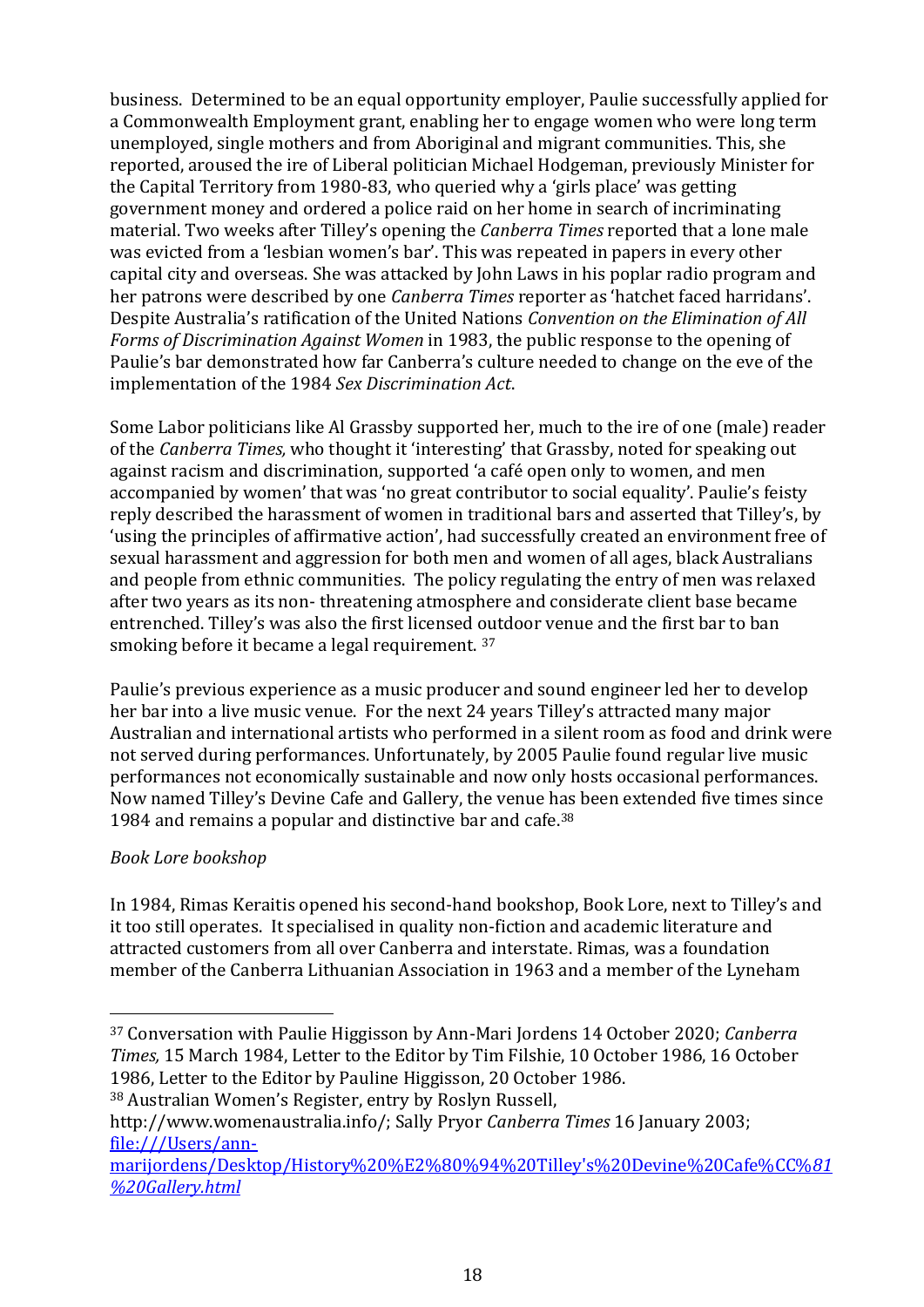Lithuanian Club (1972-99). In the 1990s, his partner Joan Clayton took over the bookshop and managed it until its current owner, Michael Johnson acquired it in 2007.

Rimas designed the panel using traditional Lithuanian designs and embroidered by Salomea Mikuśionis and Leonarda Veloniśkis , that hung in the Lithuanian club from 1975, creating a familiar, homely atmosphere for its members. In 2002 the Lithuanian community donated the panel to the Canberra Museum and Gallery.<sup>39</sup>

## <span id="page-19-0"></span>**Archibald Street**

The contribution of different waves of immigrants to enriching the culture and architecture of Canberra is clearly evidenced by three outstanding buildings on Archibald Street.

## <span id="page-19-1"></span>*St Volodymyr's Ukrainian Catholic Church*

St Volodymyr's is a small brick building in neo-Byzantine style designed to accommodate about 100 worshippers. Funded by donations from the Ukrainian community in Australia, it was consecrated in 1991 as a monument to the Millennium of Christianity in Ukraine (celebrated in 1988). It was named after Volodymyr the Great, ruler of the area later known a Ukraine, who in 988 AD officially accepted Christianity.

The first generation of Ukrainians arrived in Australia as 'displaced persons' on assisted passages in 1948, fleeing religious persecution in their homeland. In the 1950s they were assisted by the Roman Catholic Church to form parishes and permitted to hold their services in Roman Catholic churches. Although further emigration from the Ukraine was not possible during the Cold War years, the Ukrainian culture remained strong as the first wave of refugees raised their children to value education and preserve their cultural heritage. Emigration from Ukraine to Australia became possible after that country achieved independence in 1991 and a new influx of largely young professionals arrived in Australia.<sup>40</sup>

## <span id="page-19-2"></span>*The Sakyamuni Buddhist Centre and Van Hanh Monastery*

The Sakyamuni Buddhist Centre and Van Hanh Monastery is the first, and still the largest, Buddhist Temple in Canberra. In 1883 the Buddhist Federation of Australia sponsored a refugee monk, the Venerable Thich Quang Ba from Vietnam. The following year the 70, mainly Vietnamese, members of the newly formed Buddhist Association of Canberra appointed him as its president and Abbot of the Van Hanh Monastery, initially located in Downer.

The industrious Vietnamese community set to work to raise money to build a magnificent temple complex to be built on 1.65 hectares of land donated by the Commonwealth Government to the Vietnamese Buddhist Association of Canberra. They partly funded the project by making clothes in their homes that they sold under contract to a Sydney manufacturer. The temple's foundation stone was laid on 19 January 1988 and by 1990 the

<sup>39</sup> *Canberra News* 23-24 April 1994; Embroidery,

[https://artsandculture.google.com/asset/embroidery/EwEHLYF5rXaZCg;](https://artsandculture.google.com/asset/embroidery/EwEHLYF5rXaZCg) phone communication, Michael Johnson 12 January 2021.

<sup>40</sup> James Jupp (ed.), *The Australian People,* Cambridge University Press, 2001, p.716-1; [https://en.wikipedia.org/wiki/Ukrainian\\_Australians;](https://en.wikipedia.org/wiki/Ukrainian_Australians) *Canberra Times,* 29 October 1982; plaque on St Volodymyr's church.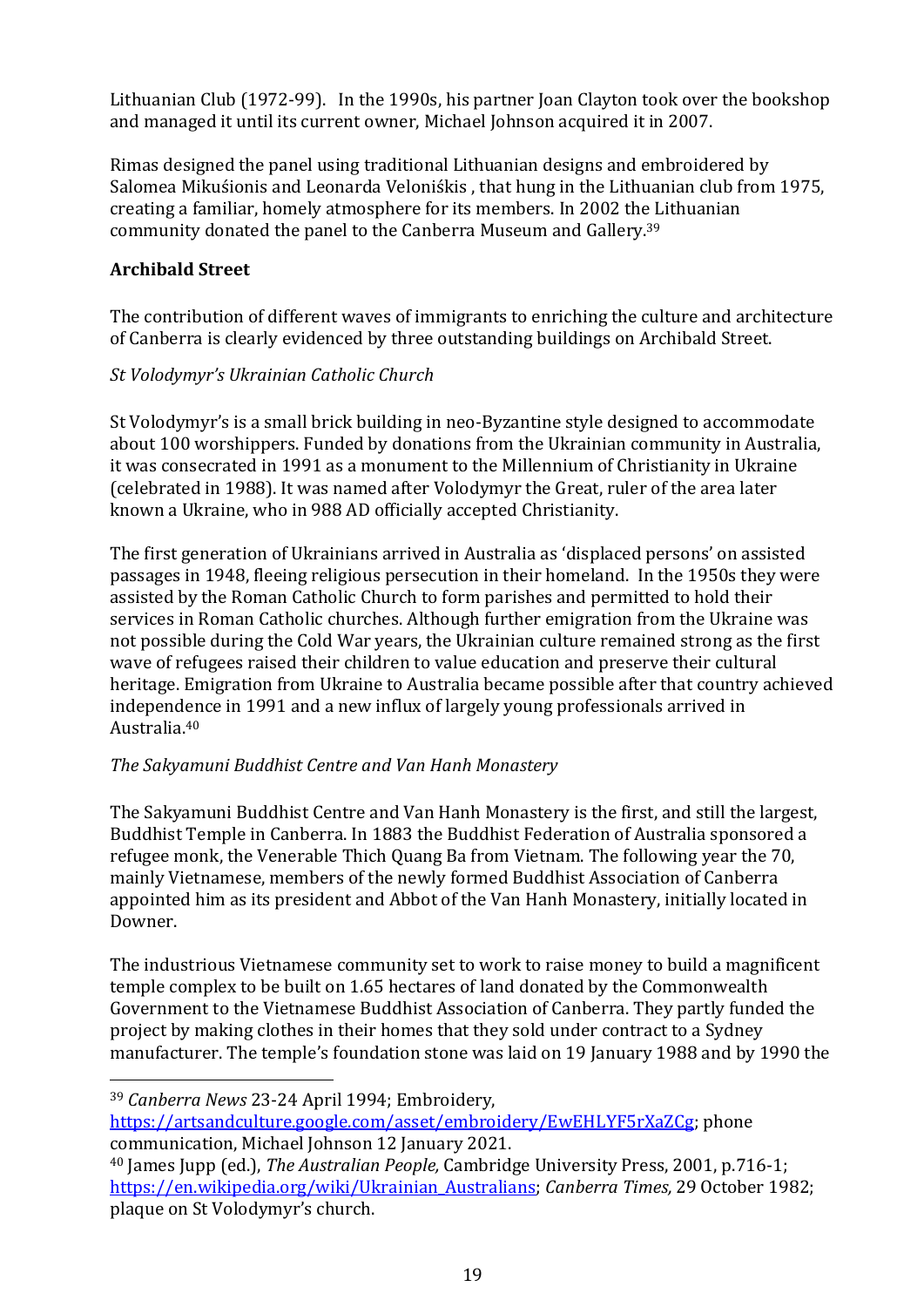five resident monks had relocated to the new Van Han Monastery on Archibald Street. The Sakyamuni Buddhist Centre, located in the same compound was built to accommodate 200- 300 people and intended to meet the needs of the almost 1,000 Vietnamese Buddhists living in Canberra in 1986.<sup>41</sup>

The buildings on this site demonstrate the key features of Vietnamese temple architecture. In its garden stands the tallest open-air statue of the Buddha in Australia, a replica of a famous statue in Bangkok. The temple facilitates community services, charitable and relief activities, education, monastic training and personal and family counselling. It offers group activities for youth, women and the aged, chaplaincy, meditation groups, a library, free books on Buddhism and a vegetarian restaurant.<sup>42</sup>

## <span id="page-20-0"></span>*The Wat Dhammadharo Thai Buddhist Temple*

The Wat Dhammadharo Thai Buddhist Temple was founded in 1993, was the first and is still the only Thai temple in Canberra. Commissioned with royal permission to mark the 60th anniversary of Thai-Australian diplomatic ties, it is the only pagoda in Australia featuring traditional Thai architecture and, at 24 metres, is the tallest Thai Buddhist pagoda in Australia.

Constructed in three stages over a number of years the second stage completed in 2016, was pre-fabricated in Adelaide of glass and reinforced concrete and installed over three months. In January 2016, Thai pilgrims from all around Australia, including 35 Buddhist monks, witnessed the final phase of the installation - the ceremony of lowering the golden, tiered umbrella over the main dome. The third and final stage of the project, funded by the local community, will complete the interior of the temple to house holy relics and allow monks to perform religious practices. <sup>43</sup>

## <span id="page-20-1"></span>*MacKillop House*

MacKillop House first opened in Archibald St Lyneham as a convent for the Australian Sisters of St Joseph in 1969. In 1989 it became a hostel for female students studying in Canberra's tertiary institutions, closing in 2019 when this became economically unsustainable. In August 2020 it reopened to provide housing for up to 12 months to 26 women, with their children, suffering rental stress due to mental illness, addiction or poverty. Run by Catholic Care and funded as part of the ACT Government's three million dollar emergency housing response to COVID-19, it provides well-equipped private rooms in its hostel for single women over 18, and six self-sufficient, two bedroom villas in a garden setting for women with children.**<sup>44</sup>**

<sup>41</sup>According to the 1986 Census there were 1890 Buddhists in the ACT, half of which were Vietnamese, Barry York, *Canberra Times,*13 June 1988.

<sup>42</sup> *Canberra Times,* 13 June 1988 6 December 1989, 16 June *1990;*  https://visitcanberra.com.au/attractions/56b23b18d270154b4553beb1/sakyamunibuddhist-centre-van-hanh-monastery

<sup>43</sup> https://charinyaskitchen.com/2019/04/06/wat-dhammadharo/

<sup>;</sup> *Canberra Times* 17 January 2016.

<sup>44</sup> MacKillop House 12 June update, http://mackillophouse.org.au/' https://www.canberratimes.com.au/story/6775153/new-home-to-open-for-homelesswomen/; Holly Tregenza https://www.abc.net.au/news/2020-06-12/ ;mackillop-houseconvent-now-covid-19-shelter-for-women/12346510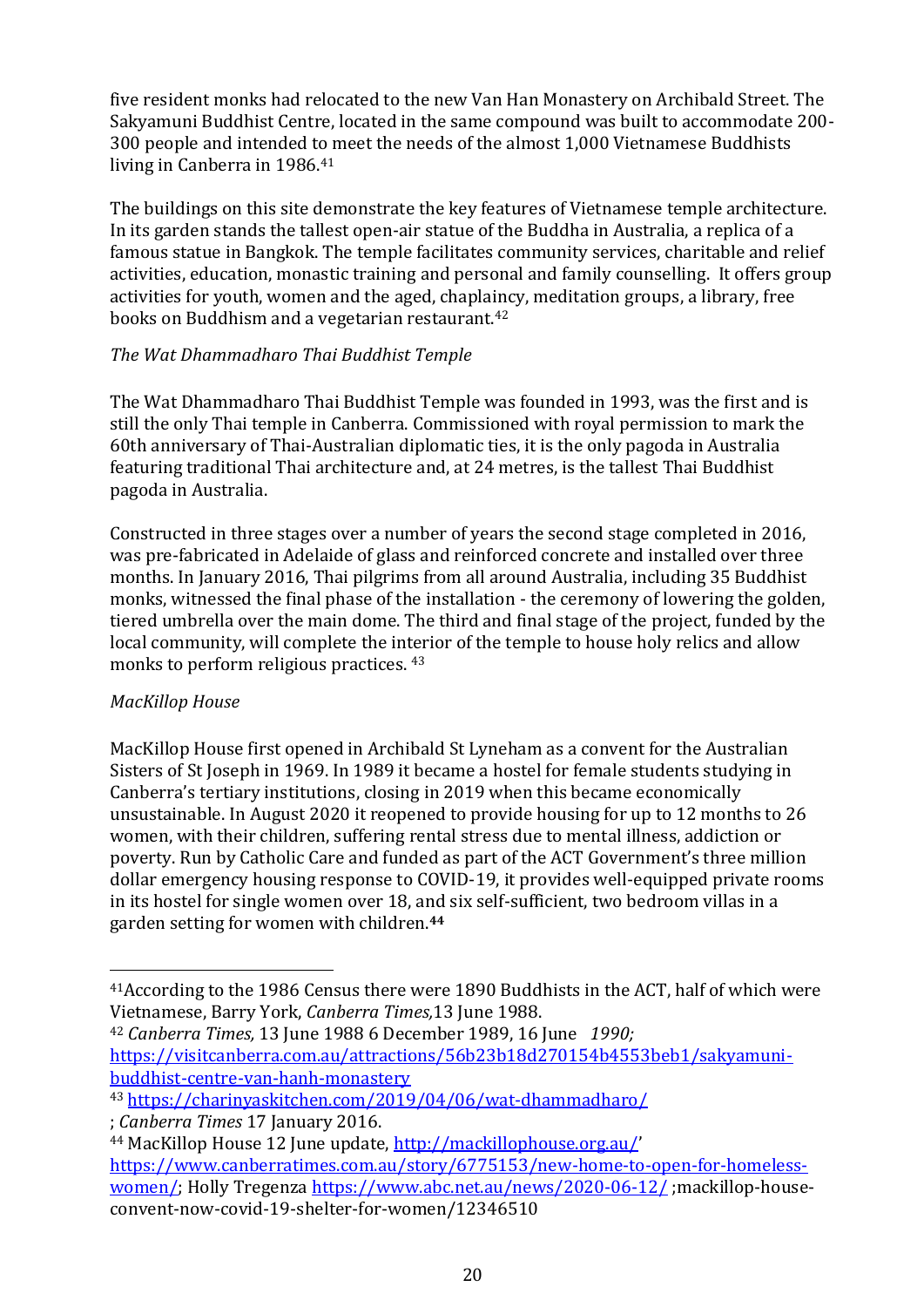## <span id="page-21-0"></span>**North Lyneham**

In 1983 the NCDC announced that Lyneham was to be extended northwards with the construction of 500 medium density houses, but no shops.

A report commissioned by the NCDC in 1988 comparing North Lyneham with other inner Canberra suburbs severely criticised the suburb's layout. It found the placement of large houses of inconsistent styles on smaller blocks with wide street frontages but shallow depths, created a cramped impression, left little room for trees and the potential to overlook neighbours. It found it to be an inefficient subdivision because it had the lowest percentage of land devoted to residential use and the highest percentage of roads compared to other suburbs. This was despite having narrower roads and verges so narrow that parking was difficult. It recommended that any future subdivisions should provide for larger sections, narrower frontages, longer depth blocks, wider verges and fewer and longer cul-de-sacs.

By the year 2000 North Lyneham had an estimated population of 4,088 and a range of facilities such as places of worship, childcare centres, nursing homes, clubs and schools<sup>45</sup>

#### <span id="page-21-1"></span>**LYNEHAM AND NORTH O'CONNOR IN THE 21ST CENTURY**

## <span id="page-21-2"></span>**Sullivan's Creek and the Banksia St Wetland**

With the development of suburbs in North Canberra, Sullivan's Creek, formed by runoff from Mt Majura, was enclosed in sealed stormwater channels. The native vegetation was removed and replaced with introduced grass and exotic and native trees. In 2009 the former ACT Department of Environment, Climate Change Energy and Water started community consultation on what became a series of wetlands along Sullivans Creek. As the creek flows into Lake Burley Griffin behind the Australian National University, the ACT Government developed three wetlands with the aim of improving the quality of stormwater flowing into the Lake, and ultimately into the Murray-Darling Basin.

The Banksia St Wetland was developed in 2010 with the Lyneham Wetland following in 2012. It serves to retain flood and stormwater to irrigate school grounds and playing fields instead of using drinking water. The wetlands also provide habitat for waterbirds and bugs, frogs, turtles and yabbies into urban areas as well as restoring the original native vegetation. Volunteers planted a diverse range of plant species, including 1200 native grasses and shrubs. The wetlands are now beautiful additions to local parks where families picnic, school children learn about the local flora and fauna and volunteers meet to care for the park they love. **<sup>46</sup>**

<sup>45</sup> *Canberra Times,* 10 November 1983; Diana Kerr, NCDC Residential Subdivision Review, Comparison of North Lyneham with other inner Canberra suburbs, January 1988; ACT Government Neighbourhood and Community Partnerships Team planning leaflet, c. 2001. <sup>46</sup> https://www.google.com/search?client=firefox-b-d&q=Sullivans+crrk+lynham+canal; Department of the Environment, Climate Change, Energy and Water, 1429\_Dickson\_Lyneham\_Wetlands\_A3(2).pdf